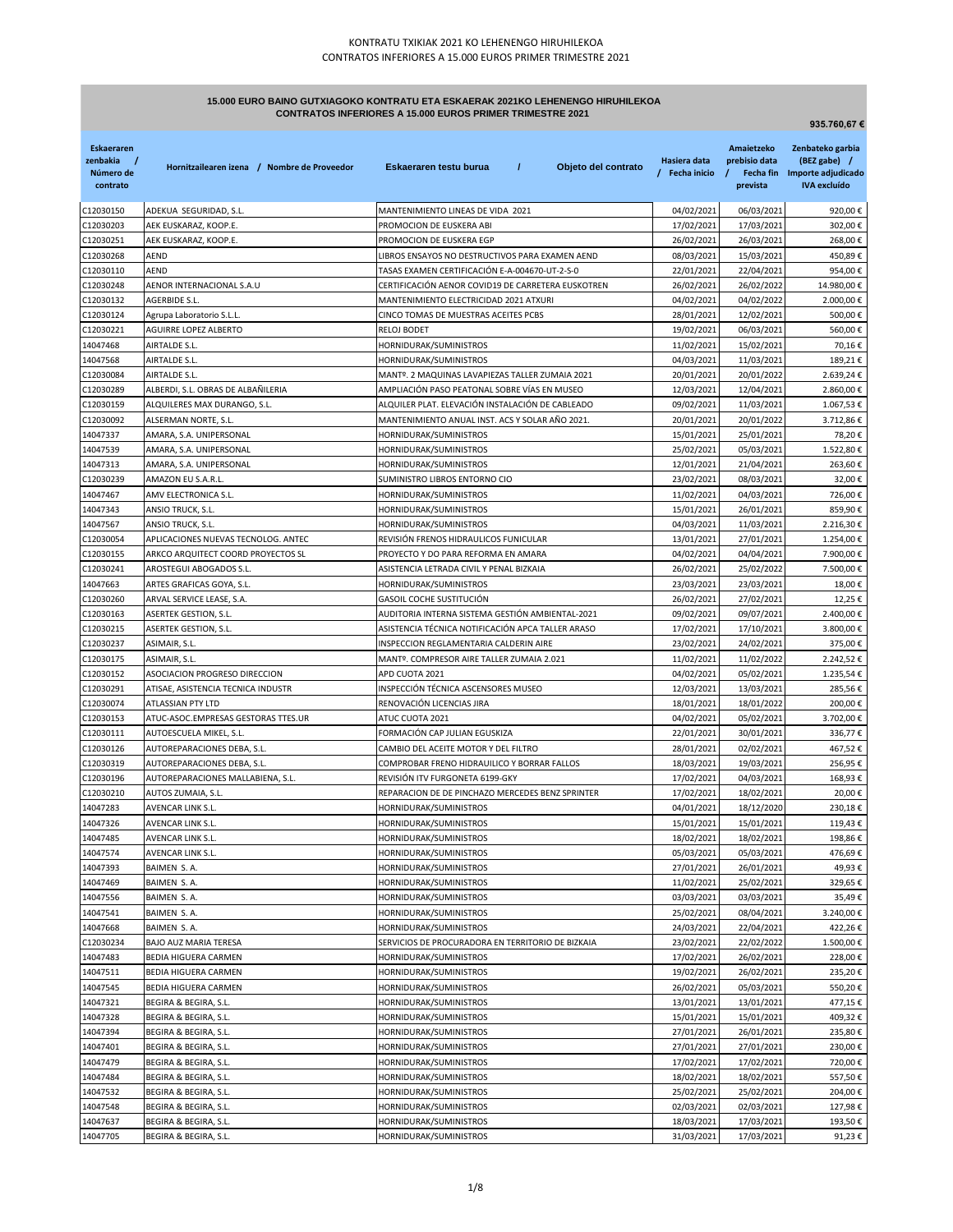| 14047652              | BEGIRA & BEGIRA, S.L.                                                 | HORNIDURAK/SUMINISTROS                                            | 18/03/2021               | 17/03/2021               | 620,82€             |
|-----------------------|-----------------------------------------------------------------------|-------------------------------------------------------------------|--------------------------|--------------------------|---------------------|
| C12030194             | BEHIN BETIKO, S.L.                                                    | PROMOCION DE EUSKERA JABZ                                         | 16/02/2021               | 03/03/2021               | 755,00€             |
| 14047310              | BERNER MONTAJE Y FIJACION, S.L.                                       | HORNIDURAK/SUMINISTROS                                            | 11/01/2021               | 11/01/2021               | 765,06€             |
| 14047327              | BERNER MONTAJE Y FIJACION, S.L.                                       | HORNIDURAK/SUMINISTROS                                            | 15/01/2021               | 15/01/2021               | 808,17€             |
| 14047414              | BERNER MONTAJE Y FIJACION, S.L.                                       | HORNIDURAK/SUMINISTROS                                            | 29/01/2021               | 29/01/2021               | 100,06€             |
| 14047420              | BERNER MONTAJE Y FIJACION, S.L.                                       | HORNIDURAK/SUMINISTROS                                            | 02/02/2021               | 02/02/2021               | 242,39€             |
| 14047523              | BERNER MONTAJE Y FIJACION, S.L.                                       | HORNIDURAK/SUMINISTROS                                            | 23/02/2021               | 24/02/2021               | 399,40€             |
| 14047557              | BERNER MONTAJE Y FIJACION, S.L.                                       | HORNIDURAK/SUMINISTROS                                            | 03/03/2021               | 03/03/2021               | 648,54€             |
| 14047560              | BERNER MONTAJE Y FIJACION, S.L.                                       | HORNIDURAK/SUMINISTROS                                            | 04/03/2021               | 04/03/2021               | 189,00€             |
| 14047575              | BERNER MONTAJE Y FIJACION, S.L.                                       | HORNIDURAK/SUMINISTROS                                            | 05/03/2021               | 05/03/2021               | 739,54€             |
| 14047641              | BERNER MONTAJE Y FIJACION, S.L.                                       | HORNIDURAK/SUMINISTROS                                            | 18/03/2021               | 17/03/2021               | 208,59€             |
| C12030051             | BIANTIK KOOP. ELK. TXIKIA                                             | SGSINFORMÁTICA SEGÚN NORMA 27001-RGPD/LOPD                        | 12/01/2021               | 11/02/2021               | 5.054,00€           |
| 14047454              | BILBAO ELECTRONICA, S.A.                                              | HORNIDURAK/SUMINISTROS                                            | 10/02/2021               | 17/02/2021               | 11,88€              |
| 14047522              | BILBAO ELECTRONICA, S.A.                                              | HORNIDURAK/SUMINISTROS                                            | 23/02/2021               | 26/02/2021               | 93,15€              |
| 14047613              | BILBAO ELECTRONICA, S.A.                                              | HORNIDURAK/SUMINISTROS                                            | 12/03/2021               | 16/03/2021               | 62,00€              |
| 14047645              | BILBAO ELECTRONICA, S.A.                                              | HORNIDURAK/SUMINISTROS                                            | 18/03/2021               | 18/03/2021               | 2,95€               |
| 14047644              | BILBAO ELECTRONICA, S.A.                                              | HORNIDURAK/SUMINISTROS                                            | 18/03/2021               | 31/03/2021               | 300,00€             |
| C12030156             | BILBAO METROPOLI-30                                                   | <b>BM30 CUOTA 2021</b>                                            | 04/02/2021               | 05/02/2021               | 12.000,00€          |
| 14047639              | BILBO BERRI AUTOMOVILES S.A.U.                                        | HORNIDURAK/SUMINISTROS                                            | 18/03/2021               | 16/03/2021               | 390,60€             |
| C12030056             | BILBO ZAHARRA SOZIETATE KOOP                                          | PROMOCION DE EUSKERA NGS                                          | 13/01/2021               | 13/02/2021               | 530,00€             |
| 14047367              | BKM HIGIENE PROFESIONAL 2006, S.L.                                    | HORNIDURAK/SUMINISTROS                                            | 20/01/2021               | 20/01/2021               | 749,74€             |
| 14047525              | BKM HIGIENE PROFESIONAL 2006, S.L.                                    | HORNIDURAK/SUMINISTROS                                            | 24/02/2021               | 24/02/2021               | 646,85€             |
| 14047333              | BLINKER ESPAÑA, S.A.                                                  | HORNIDURAK/SUMINISTROS                                            | 15/01/2021               | 15/01/2021               | 1.179,88€           |
| 14047409              | BLINKER ESPAÑA, S.A.                                                  | HORNIDURAK/SUMINISTROS                                            | 29/01/2021               | 29/01/2021               | 635,76€             |
| 14047422              | BLINKER ESPAÑA, S.A.                                                  | HORNIDURAK/SUMINISTROS                                            | 03/02/2021               | 03/02/2021               | 135,00€             |
| 14047435              | BLINKER ESPAÑA, S.A.                                                  | HORNIDURAK/SUMINISTROS                                            | 05/02/2021               | 05/02/2021               | 496,74€             |
| 14047586              | BLINKER ESPAÑA, S.A.                                                  | HORNIDURAK/SUMINISTROS                                            | 08/03/2021               | 08/03/2021               | 564,13€             |
| 14047558              | BLINKER ESPAÑA, S.A.                                                  | HORNIDURAK/SUMINISTROS                                            | 03/03/2021               | 02/03/2021               | 739,77€             |
| 14047600              | BLINKER ESPAÑA, S.A.                                                  | HORNIDURAK/SUMINISTROS                                            | 11/03/2021               | 11/03/2021               | 879,98€             |
| 14047676              | BLINKER ESPAÑA, S.A.                                                  | HORNIDURAK/SUMINISTROS                                            | 25/03/2021               | 18/04/2021               | 691,88€             |
| 14047341              | BRAMMER IBERICA, S.A.                                                 | HORNIDURAK/SUMINISTROS                                            | 15/01/2021               | 25/01/2021               | 234,25€             |
| 14047622              | BRAMMER IBERICA, S.A.                                                 | HORNIDURAK/SUMINISTROS                                            | 15/03/2021               | 18/03/2021               | 52,80€              |
| 14047470<br>14047616  | BURDIN SUMINISTROS, S.L.                                              | HORNIDURAK/SUMINISTROS                                            | 11/02/2021<br>12/03/2021 | 16/02/2021<br>18/03/2021 | 540,64€<br>64,00€   |
| 14047660              | BURDIN SUMINISTROS, S.L.<br>BURDIN SUMINISTROS, S.L.                  | HORNIDURAK/SUMINISTROS<br>HORNIDURAK/SUMINISTROS                  | 23/03/2021               | 30/03/2021               | 167,60€             |
| C12030075             | CAF RAIL DIGITAL SERVICES SL                                          | REPARACIÓN CALIPRI LEBARIO                                        | 19/01/2021               | 19/01/2021               | 1.745,80€           |
| C12030205             | CELSO GONZALEZ PUENTE                                                 | REPARACION LAVADEROS GERNIKA Y LUTXANA                            | 17/02/2021               | 04/03/2021               | 2.091,90€           |
| C12030304             | CENTRO EDUCACION VIAL REKORD, S.L.                                    | FORMACIÓN CAP+TASAS VANESA CORRALES                               | 18/03/2021               | 18/04/2021               | 272,77€             |
| 14047569              | CERRAMIENTOS INTEGRALES AUNO S.L.U                                    | HORNIDURAK/SUMINISTROS                                            | 04/03/2021               | 12/03/2021               | 124,36€             |
| C12030255             | CERRAMIENTOS INTEGRALES AUNO S.L.U                                    | REPARAR PUERTA SALA SIMULADORES                                   | 26/02/2021               | 13/03/2021               | 199,95€             |
| 14047316              | CESAR JESUS MENDOZA CONDE, S.L.                                       | HORNIDURAK/SUMINISTROS                                            | 12/01/2021               | 29/01/2021               | 646,00€             |
| C12030278             | CHRIST EQUIPAMIENTO DE LAVADO, S.L.                                   | REDUCCTORA DESPLAZAMIENTO LAVADERO TREN LEBARIO                   | 08/03/2021               | 07/04/2021               | 1.986,09€           |
| C12030275             | CLIMA NORTE, S. L.                                                    | REPARACIÓN CLIMATIZADOR DE OFICINAS                               | 08/03/2021               | 08/04/2021               | 270,00€             |
| C12030119             | CLIMATA-T S.L.                                                        | MATENIMIENTO CLIMATIZACION EDIF. DE ENERO A JUNIO                 | 26/01/2021               | 09/02/2021               | 2.431,10€           |
| C12030257             | CODEAM, S.L.                                                          | MANTENIMIENTO DE COMPRESORES 2021                                 | 26/02/2021               | 26/02/2022               | 7.947,00€           |
| 14047576              | COMERCIAL LEKU-ONA S.L.                                               | HORNIDURAK/SUMINISTROS                                            | 05/03/2021               | 05/03/2021               | 158,53€             |
| C12030284             | ComponentSource Ltd                                                   | RENOVACION SQL COMPARE                                            | 09/03/2021               | 18/02/2022               | 580,00€             |
| C12030071             | CONSTRUCCION Y AUX. DE FF.CC., S.A.                                   | IMAGENES 4º TRIMESTRE 2020                                        | 15/01/2021               | 15/02/2021               | 1.073,50€           |
| C12030070             | CONSTRUCCION Y AUX. DE FF.CC., S.A.                                   | IMPUESTO DE GASES FLUORADOS 3ºCUATRIMESTRE 2020                   | 15/01/2021               | 15/02/2021               | 214,50€             |
| C12030193             | CONSULTORIA COMUNICACIONES PV, S.L.                                   | CHECKLIST BIZKAIA                                                 | 12/02/2021               | 11/03/2021               | 8.000,00€           |
| 14047404              | CROVI SERVICIOS Y SUMINISTROS AL MA                                   | HORNIDURAK/SUMINISTROS                                            | 28/01/2021               | 28/01/2021               | 668,50€             |
| 14047477              | CROVI SERVICIOS Y SUMINISTROS AL MA                                   | HORNIDURAK/SUMINISTROS                                            | 16/02/2021               | 19/02/2021               | 201,96€             |
| 14047395              | DATACOL HISPANIA - I. FIJ. TECNICA,                                   | HORNIDURAK/SUMINISTROS                                            | 27/01/2021               | 27/01/2021               | 657,17€             |
| 14047562              | DATACOL HISPANIA - I. FIJ. TECNICA,                                   | HORNIDURAK/SUMINISTROS                                            | 04/03/2021               | 04/03/2021               | 1.222,00€           |
| 14047696              | DATACOL HISPANIA - I. FIJ. TECNICA,                                   | HORNIDURAK/SUMINISTROS                                            | 26/03/2021               | 26/03/2021               | 347,90€             |
| C12030145             | DEIKA, S.A.                                                           | VINILOS CRISTALES CUARTO AGENTES GASTEIZ Y VARIOS                 | 04/02/2021               | 05/02/2021               | 1.426,00€           |
| C12030280             | DEIKA, S.A.                                                           | TRABAJOS Y TRANSPORTES DE MERCANCÍAS 02/2021                      | 09/03/2021               | 09/04/2021               | 1.665,00€           |
| 14047460              | DENAROT ROTULOS                                                       | HORNIDURAK/SUMINISTROS                                            | 10/02/2021               | 22/02/2021               | 300,00€             |
| C12030301             | DENIOS, S.L.                                                          | SUMINISTRO DE ARMARIO DE PRODUCTOS DE LIMPIEZA                    | 18/03/2021               | 18/04/2021               | 817,88€             |
| C12030198             | DISEÑO INTERIORISMO INFORMATICA OFI                                   | MOBILIARIO PARA OT EN LEBARIO                                     | 17/02/2021               | 30/03/2021               | 14.907,70€          |
| 14047406              | DISTRIBUCIONES Y SUMINISTROS ALAVA,                                   | HORNIDURAK/SUMINISTROS                                            | 28/01/2021               | 25/02/2021               | 10.000,00€          |
| 14047608              | DL. DISTRIBUCIONES LOPETEGI, S.L.                                     | HORNIDURAK/SUMINISTROS                                            | 11/03/2021               | 11/03/2021               | 384,00€             |
| 14047579              | DOMINGO AZPIRI, S.A.                                                  | HORNIDURAK/SUMINISTROS                                            | 05/03/2021               | 12/03/2021               | 41,00€              |
| 14047602              | DORMAKABA ESPAÑA S.A.                                                 | HORNIDURAK/SUMINISTROS                                            | 11/03/2021               | 19/03/2021               | 1.024,08€           |
| C12030189             | EATON INDUSTRIES (Spain), S.L.                                        | MANTENIMIENTO 2021 SAI DE LEBARIO                                 | 11/02/2021               | 11/02/2022               | 1.600,00€           |
| C12030106             | ECONOCOM SERVICIOS, S.A.                                              | ACTUALIZACION VARONIS                                             | 22/01/2021               | 27/01/2021               | 7.228,25€           |
| C12030096             | EDICIONES FRANCIS LEFEBVRE, S.A.                                      | MEMENTO SOCIAL 2021                                               | 20/01/2021               | 21/01/2021               | 152,10€             |
| C12030231             | EDICIONES FRANCIS LEFEBVRE, S.A.                                      | MEMENTO SOCIAL 2021 ON-LINE                                       | 23/02/2021               | 24/02/2021               | 240,00€             |
| C12030172<br>14047336 | EDITORIAL TIRANT LO BLANCH S.L<br>EGUIBER SUMINISTROS INDUSTRIALES, S | TIRANT CONSULTOR ON-LINE JURISPRUDENCIA<br>HORNIDURAK/SUMINISTROS | 11/02/2021<br>15/01/2021 | 11/02/2021<br>25/01/2021 | 1.600,00€<br>19,83€ |
| 14047429              | EGUIBER SUMINISTROS INDUSTRIALES, S                                   | HORNIDURAK/SUMINISTROS                                            | 04/02/2021               | 08/02/2021               | 60,00€              |
|                       |                                                                       |                                                                   |                          |                          |                     |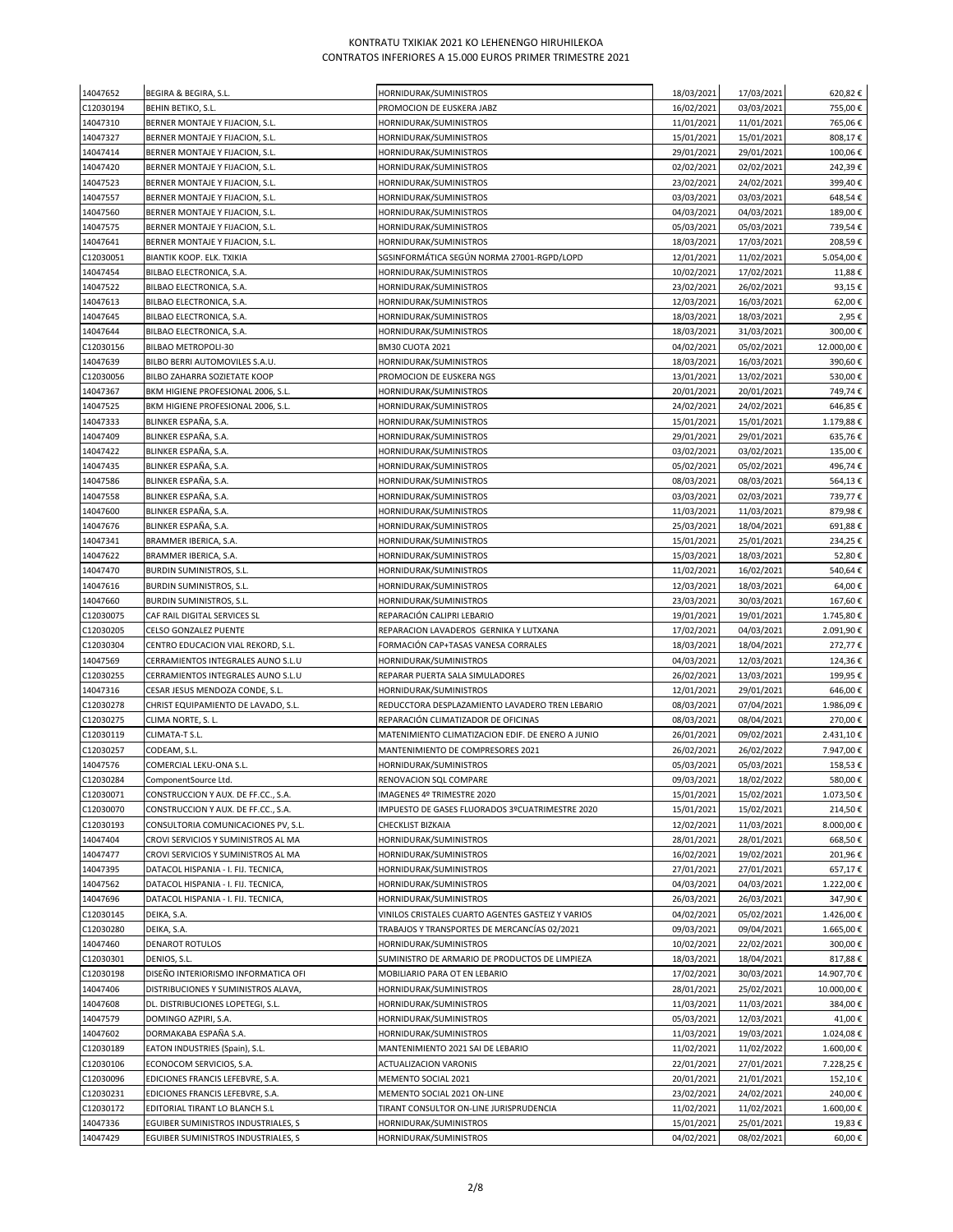| 14047430               | EGUIBER SUMINISTROS INDUSTRIALES, S              | HORNIDURAK/SUMINISTROS                                                                             | 04/02/2021               | 08/02/2021               | 23,80€             |
|------------------------|--------------------------------------------------|----------------------------------------------------------------------------------------------------|--------------------------|--------------------------|--------------------|
| 14047459               | EGUIBER SUMINISTROS INDUSTRIALES, S              | HORNIDURAK/SUMINISTROS                                                                             | 10/02/2021               | 20/02/2021               | 368,31€            |
| 14047507               | EGUIBER SUMINISTROS INDUSTRIALES, S              | HORNIDURAK/SUMINISTROS                                                                             | 18/02/2021               | 23/02/2021               | 132,87€            |
| 14047513               | EGUIBER SUMINISTROS INDUSTRIALES, S              | HORNIDURAK/SUMINISTROS                                                                             | 19/02/2021               | 24/02/2021               | 112,67€            |
| 14047678               | EKINSA EQUIPAMIENTO INST., S.A.                  | HORNIDURAK/SUMINISTROS                                                                             | 25/03/2021               | 12/04/2021               | 124,69€            |
| 14047679               | EKINSA EQUIPAMIENTO INST., S.A.                  | HORNIDURAK/SUMINISTROS                                                                             | 25/03/2021               | 12/04/2021               | 466,55€            |
| 14047680               | EKINSA EQUIPAMIENTO INST., S.A.                  | HORNIDURAK/SUMINISTROS                                                                             | 25/03/2021               | 12/04/2021               | 313,46€            |
| 14047682               | EKINSA EQUIPAMIENTO INST., S.A.                  | HORNIDURAK/SUMINISTROS                                                                             | 25/03/2021               | 12/04/2021               | 2.252,91€          |
| 14047683               | EKINSA EQUIPAMIENTO INST., S.A.                  | HORNIDURAK/SUMINISTROS                                                                             | 25/03/2021               | 12/04/2021               | 206,65€            |
| 14047684               | EKINSA EQUIPAMIENTO INST., S.A.                  | HORNIDURAK/SUMINISTROS                                                                             | 25/03/2021               | 12/04/2021               | 267,16€            |
| 14047685               | EKINSA EQUIPAMIENTO INST., S.A.                  | HORNIDURAK/SUMINISTROS                                                                             | 25/03/2021               | 12/04/2021               | 2.834,00 €         |
| 14047688               | EKINSA EQUIPAMIENTO INST., S.A.                  | HORNIDURAK/SUMINISTROS                                                                             | 25/03/2021               | 12/04/2021               | 337,10€            |
| 14047689               | EKINSA EQUIPAMIENTO INST., S.A.                  | HORNIDURAK/SUMINISTROS                                                                             | 25/03/2021               | 12/04/2021               | 291,50€            |
| 14047690               | EKINSA EQUIPAMIENTO INST., S.A.                  | HORNIDURAK/SUMINISTROS                                                                             | 25/03/2021               | 12/04/2021               | 64,93€             |
| C12030060              | EL CORTE INGLES, S.A.                            | CESTA PREMIO IGUALDAD DFG                                                                          | 13/01/2021               | 13/02/2021               | 73,55€             |
| 14047299               | ELECTRICIDAD N. OSES, S.A.                       | HORNIDURAK/SUMINISTROS                                                                             | 08/01/2021               | 12/01/2021               | 168,00€            |
| 14047448               | ELECTRICIDAD N. OSES, S.A.                       | HORNIDURAK/SUMINISTROS                                                                             | 09/02/2021               | 10/02/2021               | 84,00€             |
| 14047457               | ELECTRICIDAD N. OSES, S.A.                       | HORNIDURAK/SUMINISTROS                                                                             | 10/02/2021               | 12/02/2021               | 7,50€              |
| 14047594               | ELECTRICIDAD N. OSES, S.A.                       | HORNIDURAK/SUMINISTROS                                                                             | 10/03/2021               | 12/03/2021               | 218,25€            |
| 14047614               | ELECTRICIDAD N. OSES, S.A.                       | HORNIDURAK/SUMINISTROS                                                                             | 12/03/2021               | 18/03/2021               | 77,40€             |
| 14047643               | ELECTRICIDAD N. OSES, S.A.                       | HORNIDURAK/SUMINISTROS                                                                             | 18/03/2021               | 28/03/2021               | 288,00€            |
| 14047334               | ELECTRO VIZCAYA, S.A.L.                          | HORNIDURAK/SUMINISTROS                                                                             | 15/01/2021               | 25/01/2021               | 158,80€            |
| 14047368               | ELECTRO VIZCAYA, S.A.L.                          | HORNIDURAK/SUMINISTROS                                                                             | 20/01/2021               | 27/01/2021               | 108,00€            |
| 14047369               | ELECTRO VIZCAYA, S.A.L.                          | HORNIDURAK/SUMINISTROS                                                                             | 20/01/2021               | 02/02/2021               | 1.411,33 €         |
| 14047458               | ELECTRO VIZCAYA, S.A.L.                          | HORNIDURAK/SUMINISTROS                                                                             | 10/02/2021               | 13/02/2021               | 378,00€            |
| C12030227              | ELECTRO VIZCAYA, S.A.L.                          | COLOCACION DE CUADRO DE FUERZA EN LAVADERO BUS                                                     | 19/02/2021               | 06/03/2021               | 241,55€            |
| C12030307              | ELECTRO VIZCAYA, S.A.L.                          | MATERIALES OCA LUTXANA                                                                             | 18/03/2021               | 02/04/2021               | 509,37€            |
| C12030191              | ELECTRODOMESTICOS SERANTES, S.L.                 | COMPRA DE 6 RADIADORES DIFERENTES NECESIDADES                                                      | 11/02/2021               | 16/02/2021               | 966,90€            |
| 14047577               | ELECTRODOMESTICOS SERANTES, S.L.                 | HORNIDURAK/SUMINISTROS                                                                             | 05/03/2021               | 12/03/2021               | 644,60€            |
| C12030104              | ELENA IZETA OSTOLAZA                             | MANTENIMIENTO COLECCIÓN RELOJES MUSEO 2021                                                         | 22/01/2021               | 22/01/2022               | 5.140,00€          |
| C12030305              | ELPROEX GESTIÓN COORPORATIVA S.L.                | MONDIFIC/MONTAJE PUERTAS CUADROS ELECTRIC. TD-2000                                                 | 18/03/2021               | 17/04/2021               | 14.970,00€         |
| C12030213              | EREA REFORMAS 2004 S.L.                          | REFORMA EN ZONA RESIDUOS DE ACEITES                                                                | 17/02/2021               | 22/02/2021               | 1.550,00€          |
| C12030161              | ERGOJOB, S.L.                                    | 2021 - ANALISIS USABILIDAD INTERFAZ CLIENTES                                                       | 09/02/2021               | 09/03/2021               | 6.350,00€          |
| C12030048              | ESM INSTITUTO DE INV. Y FORM. EN S               | FORMACIÓN ERROR HUMANO Y COMUNICACIONES 2021                                                       | 12/01/2021               | 12/09/2021               | 4.000,00€          |
| 14047376               | ESPAÑOLA PROD.QUIMICOS INDUSTRIALES              | HORNIDURAK/SUMINISTROS                                                                             | 21/01/2021               | 21/01/2021               | 850,44€            |
| 14047609               | ESPAÑOLA PROD.QUIMICOS INDUSTRIALES              | HORNIDURAK/SUMINISTROS                                                                             | 11/03/2021               | 11/03/2021               | 872,04€            |
| C12030136              | ESPIRAL MICROSISTEMAS S.L.                       | INTEGRACIÓN TICKETS IBERMÁTICA                                                                     | 04/02/2021               | 04/05/2021               | 1.800,00€          |
| 14047355               | ESTUDIO GRAFICO CREADOS                          | HORNIDURAK/SUMINISTROS                                                                             | 19/01/2021               | 19/01/2021               | 175,50€            |
| C12030072              | ETRA NORTE, S.A.                                 | REPARACION PUPITRE BUS 732 Y 733                                                                   | 15/01/2021               | 20/01/2021               | 293,80€            |
| C12030077              | ETRA NORTE, S.A.                                 | CAMBIO CARCASA SUPERIOR CUBE BUS 680                                                               | 20/01/2021               | 25/01/2021               | 146,90€            |
| C12030300              | ETRA NORTE, S.A.                                 | CAMBIO IMPRESORA CUBE BUS 1720                                                                     | 18/03/2021               | 23/03/2021               | 138,07€            |
| C12030252              | ETXAJAUN XXI, S.L.                               | DESATASCO BAÑOS CUARTO DE AGENTES FLORIDA GASTEIZ                                                  | 26/02/2021               | 28/02/2021               | 550,00€            |
| C12030262              | ETXEKIT, S.L.                                    | ALQUILER CASETA DE OBRA-CORTE VIA ATXURI                                                           | 08/03/2021               | 17/04/2021               | 900,00€            |
| C12030324              | EUSKALGINTZA BULEGOA ITZULPENAK, SL              | TRADUCCIONES CASTELLANO-EUSKERA, EUSKERA-CASTELLAN                                                 | 22/03/2021               | 22/03/2022               | 14.500,00€         |
| C12030078              | FAIVELEY TRANSPORT IBERICA, S.A.                 | REVISION DE DOS VALVULAS DE FERENO SW4/GF4 SS2                                                     | 20/01/2021               | 04/02/2021               | 1.082,98€          |
| C12030322              | FAIVELEY TRANSPORT IBERICA, S.A.                 | OVERHAUL 8 GR. DISTRIBUIDORES SW4/GF4 SS2(SGH6000)                                                 | 22/03/2021               | 22/09/2021               | 10.715,76€         |
| C12030086              | FERRETERIA ORIA, S.L.                            | SUMINISTRO CANDADO PARA TAQUILLAS VS                                                               | 20/01/2021               | 20/02/2021               | 241,24€            |
| 14047536               | FINANZAUTO, S.A.                                 | HORNIDURAK/SUMINISTROS                                                                             | 25/02/2021               | 05/03/2021               | 638,18€            |
| C12030276              | FINANZAUTO, S.A.                                 | REPARACION AVERIA MOTOR DIESEL TD-2004                                                             | 08/03/2021               | 23/03/2021               | 264,56€            |
| C12030282              | FINANZAUTO, S.A.                                 | REPARACION AVERIA MOTOR DIESEL TD2006 EN ATXURI<br>REPARACIÓN GRIFO SURTIDOR CUARTO AGENTES ATXURI | 09/03/2021               | 23/03/2021               | 211,56€            |
| C12030190<br>C12030147 | FONTANERIA MEZGO, S.L.<br>FONTANERIA MEZGO, S.L. | SERVICIO URINARIO ATASCADOS TALLER LUTXANA                                                         | 11/02/2021<br>04/02/2021 | 12/02/2021<br>19/02/2021 | 60,35€             |
| C12030233              | FONTANERIA MEZGO, S.L.                           | REPARAR GOTERA EN TUBO DE CALEFACCION                                                              | 23/02/2021               | 28/02/2021               | 175,50€<br>220,43€ |
| C12030281              | FONTANERIA MEZGO, S.L.                           | DESATASCAR INODORO VESTUARIO CHICAS TALLER LEIOA                                                   | 09/03/2021               | 10/03/2021               | 94,72€             |
| 14047332               | FORCH COMPONENTES PARA TALLER S.L.               | HORNIDURAK/SUMINISTROS                                                                             | 15/01/2021               | 15/01/2021               | 340,12€            |
| 14047390               | FORCH COMPONENTES PARA TALLER S.L.               | HORNIDURAK/SUMINISTROS                                                                             | 25/01/2021               | 25/01/2021               | 324,02€            |
| 14047487               | FORCH COMPONENTES PARA TALLER S.L.               | HORNIDURAK/SUMINISTROS                                                                             | 18/02/2021               | 18/02/2021               | 665,53€            |
| 14047528               | FORCH COMPONENTES PARA TALLER S.L.               | HORNIDURAK/SUMINISTROS                                                                             | 24/02/2021               | 24/02/2021               | 705,62€            |
| 14047611               | FORCH COMPONENTES PARA TALLER S.L.               | HORNIDURAK/SUMINISTROS                                                                             | 12/03/2021               | 12/03/2021               | 466,74€            |
| 14047700               | FORCH COMPONENTES PARA TALLER S.L.               | HORNIDURAK/SUMINISTROS                                                                             | 30/03/2021               | 31/03/2021               | 735,64€            |
| 14047505               | FUCHS LUBRICANTES S.A.                           | HORNIDURAK/SUMINISTROS                                                                             | 18/02/2021               | 26/02/2021               | 4.185,00€          |
| C12030160              | FUNDAC. CULTURAL PRIVADA AURTEN BAI              | ALQUILER AULAS_CONV.EXTERNAS BUS Y TRAN_2 FASE                                                     | 09/02/2021               | 09/03/2021               | 5.500,00€          |
| C12030202              | FUNDAC. CULTURAL PRIVADA AURTEN BAI              | PROMOCION DE EUSKERA (LIBERAZIOA) ABI                                                              | 17/02/2021               | 17/03/2021               | 2.970,00€          |
| C12030245              | FUNDAC. CULTURAL PRIVADA AURTEN BAI              | PROMOCION DE EUSKERA IOG                                                                           | 26/02/2021               | 26/03/2021               | 503,00€            |
| C12030243              | FUNDAC. CULTURAL PRIVADA AURTEN BAI              | PROMOCION DE EUSKERA MBGV                                                                          | 26/02/2021               | 26/03/2021               | 300,00€            |
| C12030139              | FUNDACION FERROCARRILES ESPAÑOLES                | REVISTA VIA LIBRE 2021                                                                             | 04/02/2021               | 05/02/2021               | 38,46€             |
| C12030201              | GABRIEL ARESTI EUSKALTEGIA                       | PROMOCION DE EUSKERA (LIBERAZIOA) MAG                                                              | 17/02/2021               | 17/03/2021               | 585,00€            |
| C12030256              | GARSANSIANOR S.L.                                | REVISION LINEAS DE VIDA                                                                            | 26/02/2021               | 26/02/2022               | 2.789,52€          |
| 14047377               | GASYSOLD S.L.U.                                  | HORNIDURAK/SUMINISTROS                                                                             | 21/01/2021               | 21/01/2021               | 1.641,15€          |
| 14047475               | GASYSOLD S.L.U.                                  | HORNIDURAK/SUMINISTROS                                                                             | 16/02/2021               | 15/02/2021               | 2.326,48€          |
| 14047587               | GASYSOLD S.L.U.                                  | HORNIDURAK/SUMINISTROS                                                                             | 09/03/2021               | 09/03/2021               | 3.710,25€          |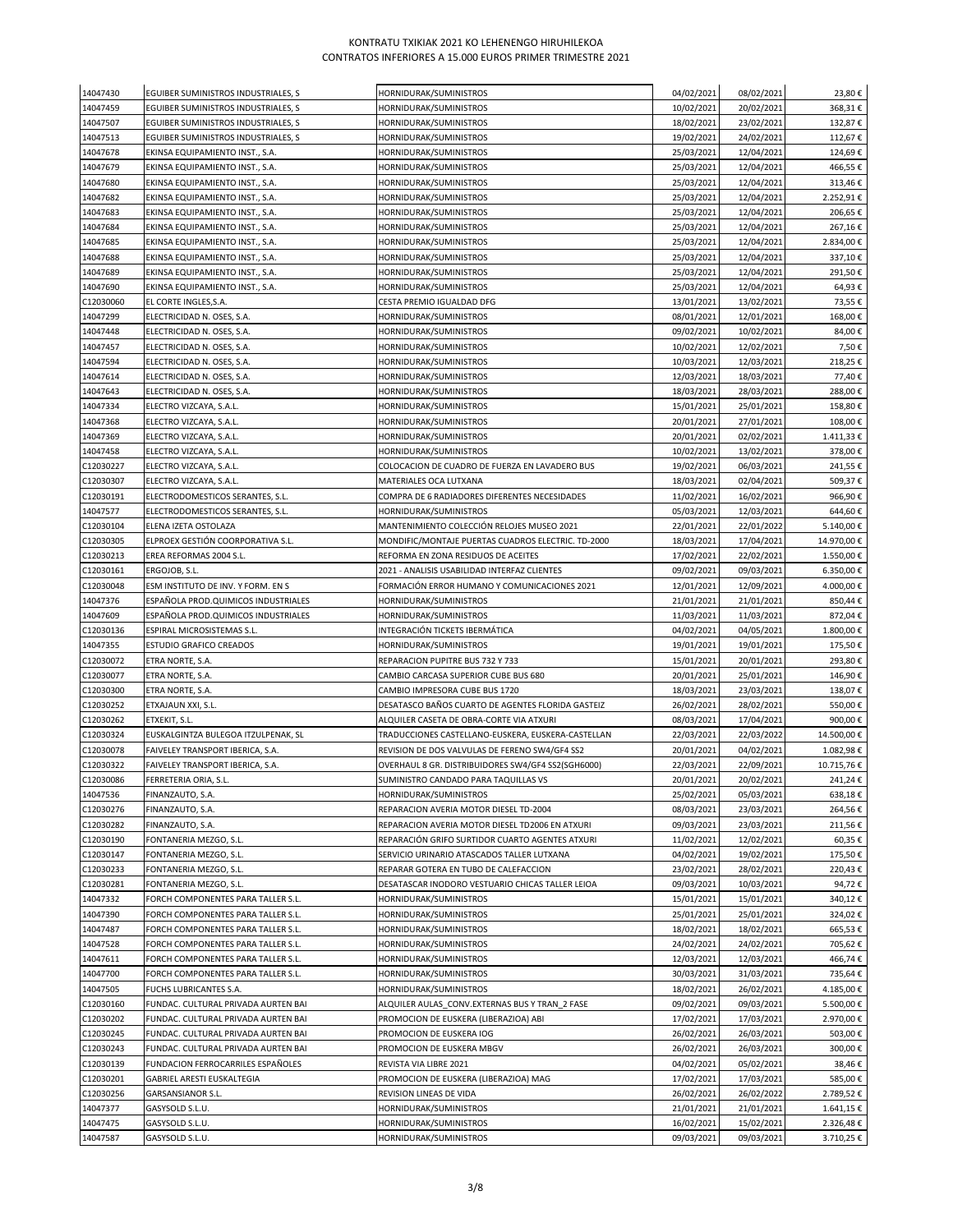| C12030270              | GAURKO 2014 SL                                                                     | GRANALLADO DE BRAZOS SGH-6000                                                     | 08/03/2021               | 23/03/2021               | 65,00€               |
|------------------------|------------------------------------------------------------------------------------|-----------------------------------------------------------------------------------|--------------------------|--------------------------|----------------------|
| C12030321              | GIROA, S.A.                                                                        | MNTO TUBOS RADIANTES LEBARIO ARASO GASTEIZ                                        | 22/03/2021               | 21/09/2021               | 3.313,04€            |
| C12030242              | GOMEZ GALARZA MARIA CRISTINA                                                       | ASISTENCIA LETRADA PENAL GIPUZKOA                                                 | 26/02/2021               | 25/02/2022               | 7.500,00€            |
| C12030065              | GOÑI MORATINOS, JORGE                                                              | REPARAR EL BILLETERO EM LA MAQUINA CRS 6530                                       | 13/01/2021               | 13/01/2021               | 1.081,00€            |
| C12030053              | GOÑI MORATINOS, JORGE                                                              | MANTº. EQUIPOS AUTOLIQUIDAC. CRS6530 ZYA/ELG 2021                                 | 13/01/2021               | 13/01/2022               | 1.564,00€            |
| 14047462<br>14047664   | GORKA Y ENEKO GARITAONANDIA AZUETA<br>GORKA Y ENEKO GARITAONANDIA AZUETA           | HORNIDURAK/SUMINISTROS<br>HORNIDURAK/SUMINISTROS                                  | 10/02/2021<br>23/03/2021 | 12/02/2021<br>31/03/2021 | 30,00€<br>134,15€    |
| 14047534               | GRAFICAS UNCILLA, S.A.                                                             | HORNIDURAK/SUMINISTROS                                                            | 25/02/2021               | 03/03/2021               | 637,50€              |
| C12030142              | GRUAS GARRO, S. L.                                                                 | REMOLCAR AUTOBUS ARTICULADO DESDE USURBIL A ZUMAIA                                | 04/02/2021               | 05/02/2021               | 1.050,00€            |
| C12030061              | GRUAS Y TRANSPORTES IBARRONDO, S.A.                                                | CONTRATACIÓN DE TRANSPORTES 2021                                                  | 13/01/2021               | 13/02/2021               | 5.120,00€            |
| C12030247              | HALSIGRAF SL                                                                       | SUMINISTRO Y COLOCACIÓN MAMPARAS POR COVID-19                                     | 26/02/2021               | 01/03/2021               | 3.740,59€            |
| C12030182              | HEGOAK, S. L.                                                                      | SERVICIO MENSAJERIA URBANA ENERO-JUNIO 2021                                       | 11/02/2021               | 11/08/2021               | 700,00€              |
| 14047304               | HIERROS BAM, S.L.                                                                  | HORNIDURAK/SUMINISTROS                                                            | 08/01/2021               | 14/01/2021               | 40,04€               |
| 14047402               | HIERROS LEITZA, S.L.                                                               | HORNIDURAK/SUMINISTROS                                                            | 27/01/2021               | 30/01/2021               | 13,26€               |
| C12030103              | HSI TECHNOLOGIES EUSKADI, S.L.                                                     | MANTENIMIENTO OFFICE 365 (BOLSA)                                                  | 22/01/2021               | 22/01/2022               | 2.500,00€            |
| 14047433<br>14047633   | <b>IBARGOYEN SUMINISTROS CARROCEROS</b><br><b>IBARGOYEN SUMINISTROS CARROCEROS</b> | HORNIDURAK/SUMINISTROS<br>HORNIDURAK/SUMINISTROS                                  | 05/02/2021<br>17/03/2021 | 09/02/2021<br>22/03/2021 | 165,76€<br>53,95€    |
| C12030102              | IBERDROLA CLIENTES, S.A.U.                                                         | SUMINISTRO ENERGÍA ELECTRICA 2.0 AÑO 2021                                         | 22/01/2021               | 22/01/2022               | 2.280,00€            |
| C12030081              | IBERMATICA, S.A.                                                                   | MATERIAL INFORMÁTICO                                                              | 20/01/2021               | 27/01/2021               | 575,50€              |
| C12030157              | IGNACIO SANTAMARIA ESPINOSA-OSCAR M                                                | REPARACIÓN VEHÍCULO DE INPSECCIÓN 4826KHS                                         | 04/02/2021               | 04/02/2021               | 93,19€               |
| C12030293              | IGR, INVESTIG. Y GEST. RESID, S.A.                                                 | INSPECCION PARA DETECCION AMIANTO TRANVIA ANTIGUO                                 | 12/03/2021               | 11/04/2021               | 2.182,00€            |
| C12030050              | IKUSI, S.L.U.                                                                      | MANTENIMIENTO PEAJE GASTEIZ DEL 1 AL 15 DE ENERO                                  | 01/01/2021               | 15/01/2021               | 8.373,40€            |
| 14047599               | IMAD MONTAJES & ROTULACION, S.COOP                                                 | HORNIDURAK/SUMINISTROS                                                            | 10/03/2021               | 10/03/2021               | 194,20€              |
| C12030177              | INARLAN ARQUIT. E INGEN. S.L.                                                      | ESTUDIO INSTALACION ELECTRICA LEIOA                                               | 11/02/2021               | 11/03/2021               | 1.490,00€            |
| 14047666               | INDELCAUCHO LABORAL S.L.                                                           | HORNIDURAK/SUMINISTROS                                                            | 25/03/2021               | 15/04/2021               | 5.256,00€            |
| C12030186              | INDRA SISTEMAS, S.A.                                                               | CAMBIO DE TARJETAS SIM EN EQUIPOS EMBARCADOS                                      | 11/02/2021               | 11/03/2021               | 7.141,92 €           |
| C12030232              | INDRA SISTEMAS, S.A.                                                               | MANTENIMIENTO CUN BUS Y SIIS                                                      | 23/02/2021               | 23/04/2021               | 14.973,40€           |
| C12030059<br>14047540  | INDUSTRIAL GLOBAL SUPPLY, S.L.<br>INDUSTRIAS METALA, S.L.                          | REPARACION GATOS S.O.S<br>HORNIDURAK/SUMINISTROS                                  | 13/01/2021<br>25/02/2021 | 28/01/2021               | 842,00€<br>20,99€    |
| C12030271              | INDUSTRIAS METALA, S.L.                                                            | MONTAJE MANGUERAS ACOP TFA SGH6000 Y TD-2000                                      | 08/03/2021               | 26/02/2021<br>06/04/2021 | 1.474,67€            |
| C12030134              | ING. Y TÉCNICAS DE CALIDAD, S.L.                                                   | INSPECCIONAR CALDERIN DE AIRE NIVEL "A"                                           | 04/02/2021               | 05/02/2021               | 60,00€               |
| C12030309              | ING. Y TÉCNICAS DE CALIDAD, S.L.                                                   | INSPECCIÓN PERIÓDICA BAJA TENSIÓN COCHERAS LEIOA                                  | 18/03/2021               | 19/03/2021               | 290,00€              |
| C12030185              | INGENIERIA Y ECONOMIA TRANSPORTE                                                   | APOYO Y ASESORAMIENTO EN EL ÁMBITO DEL MATERIAL MÓ                                | 11/02/2021               | 10/05/2021               | 7.990,00€            |
| C12030209              | INGENIERIA Y PREVENCION DEL MEDITER                                                | AUDITORÍA REGLAMENTARIA SERVICIO PRL                                              | 17/02/2021               | 17/08/2021               | 4.800,00€            |
| C12030122              | INGETEAM POWER TECHNOLOGY, S.A.                                                    | REPARACIÓN STACK AN7119                                                           | 27/01/2021               | 26/02/2021               | 2.605,70€            |
| C12030169              | INGETEAM POWER TECHNOLOGY, S.A.                                                    | REPARACIÓN TARJETA BI2251 EQUIPO TRACCIÓN TD2000                                  | 09/02/2021               | 11/03/2021               | 350,00€              |
| C12030283              | INGETEAM POWER TECHNOLOGY, S.A.                                                    | REPARACION BI2125-CE                                                              | 09/03/2021               | 08/04/2021               | 876,60€              |
| C12030316              | INGETEAM POWER TECHNOLOGY, S.A.                                                    | REPARACION TARJETAS PARA LOCOMOTORAS                                              | 18/03/2021               | 17/04/2021               | 1.715,10€            |
| 14047329<br>C12030052  | INGETEAM POWER TECHNOLOGY, S.A.                                                    | HORNIDURAK/SUMINISTROS<br>RENOVACION DOMINIOS TRENBIDEA (COM, ORG, ES)            | 15/01/2021<br>13/01/2021 | 14/06/2021<br>13/01/2022 | 1.500,00€<br>35,60€  |
| C12030297              | INNOVA IMAGEN Y COMUNICACION, S.L.<br>INPRONET SISTEMAS SA                         | REPARACION DISCO DURO VIDEOGRABADORA SERIE TD-2000                                | 18/03/2021               | 17/04/2021               | 1.027,20€            |
| C12030216              | INSPECCION TECNICA LINK, S.A.                                                      | REVISIONES ITV 2021 BIZKAIA                                                       | 17/02/2021               | 17/02/2022               | 5.426,40€            |
| C12030125              | INST.FORM.PRACT.RIES.LABORALS, S.L.                                                | RIESGOS ESPECIFICOS MANTENIMIENTO 2021                                            | 28/01/2021               | 07/02/2021               | 4.212,00€            |
| C12030269              | INSTALACIONES ELECTRICAS ERANDIO, S                                                | REPARACIÓN DE LINEAS DE ALUMBRADO                                                 | 08/03/2021               | 08/04/2021               | 669,29€              |
| C12030312              | INSTALACIONES ELECTRICAS ERANDIO, S                                                | INSTALACIÓN DE LA ACOMETIDA DEL RECUPERADOR                                       | 18/03/2021               | 18/04/2021               | 619,44€              |
| 14047631               | INSTALACIONES ELECTROMEC. BILAUTO,                                                 | HORNIDURAK/SUMINISTROS                                                            | 16/03/2021               | 16/03/2021               | 226,20€              |
| 14047617               | INSTALACIONES ELECTROMEC. BILAUTO,                                                 | HORNIDURAK/SUMINISTROS                                                            | 12/03/2021               | 27/01/2021               | 805,90€              |
| C12030273              | INSTALACIONES ELECTROMEC. BILAUTO,                                                 | REPARA SOPORTE DE RUEDAS MONOCEPILLOS                                             | 08/03/2021               | 13/03/2021               | 1.212,66€            |
| C12030299              | INSTALACIONES ELECTROMEC. BILAUTO,                                                 | REPARACION DE MAQUINA PARA EL LAVADO DE AUTOBUSES                                 | 18/03/2021               | 19/03/2021               | 618,38€              |
| C12030310              | INSTALACIONES ELECTROMEC. BILAUTO,                                                 | REPARACIONES EN MAQUINA DE LAVADO BUS Y OTRAS REP                                 | 18/03/2021               | 20/03/2021               | 1.427,24€            |
| C12030219<br>C12030296 | INTERSCHULLER SL<br>INVATRA ALCAZAR SL                                             | CABLES DE CONEXIÓN AUDIÓMETRO Y CABINA<br>REVISION IG4 4 UNIDADES SGH6000 (LEMOA) | 19/02/2021<br>18/03/2021 | 19/03/2021<br>17/04/2021 | 42,00€<br>580,00€    |
| C12030249              | IPUNTO ENSAYOS NO DESTRUCTIVOS S.L.                                                | FORMACIÓN ULTRASONIDOS ACCESO A NIVEL 3 A. LOPEZ                                  | 26/02/2021               | 26/04/2021               | 1.600,00€            |
| C12030064              | ISOTEST S.L. INSTRUMENTACION ELECTR                                                | CALIBRACIÓN DE EQUIPOS DE LABORATORIO RECUPERADOS                                 | 13/01/2021               | 28/01/2021               | 308,65€              |
| C12030212              | ISTOBAL ESPAÑA SLU                                                                 | MANTENIMIENTO PREVENTIVO EQUIPOS LAVADO.                                          | 17/02/2021               | 17/08/2021               | 5.336,00€            |
| C12030068              | ITASUA, S.L.                                                                       | REVISIÓN ITV FIAT DOBLO 6180GKY                                                   | 14/01/2021               | 19/01/2021               | 58,00€               |
| C12030058              | ITASUA, S.L.                                                                       | REVISION ITV FORD TRANSIT BI-9514-BY                                              | 13/01/2021               | 28/01/2021               | 42,94€               |
| C12030178              | ITASUA, S.L.                                                                       | REVIS. ORDINARIA+ESCOLAR ITV AUTOB. GIPUZKOA 2021                                 | 11/02/2021               | 11/02/2022               | 4.522,00€            |
| C12030315              | IVAN LLARENA MORENO                                                                | INSTALACIONES ELECTRICAS A REALIZAR EN ANGAR LEIOA                                | 18/03/2021               | 23/03/2021               | 2.149,00€            |
| 14047552               | JAVIER GONZALEZ MARTIN SANTOOLS                                                    | HORNIDURAK/SUMINISTROS                                                            | 02/03/2021               | 02/03/2021               | 320,78€              |
| 14047583<br>C12030088  | JAVIER GONZALEZ MARTIN SANTOOLS<br>JCDECAUX ESPAÑA SLU                             | HORNIDURAK/SUMINISTROS<br>MONTAJE MARQUESINA BILBOBUS                             | 08/03/2021<br>20/01/2021 | 08/03/2021<br>20/02/2021 | 571,90€<br>1.848,00€ |
| C12030236              | JESUS LOPEZ&PAULINA ROMERO C.B.                                                    | PREPARACIÓN JUICIOS REUNIONES Y DESESTIMIENTOS                                    | 23/02/2021               | 24/02/2021               | 1.800,00€            |
| C12030206              | José Luis de la Guerra García                                                      | SECRETARIA TÉCNICA DE APOYO AL PROYECTO DE ASISTEN                                | 17/02/2021               | 17/05/2021               | 14.700,00€           |
| 14047356               | JOSE MANUEL CAMPOS VAZQUEZ                                                         | HORNIDURAK/SUMINISTROS                                                            | 19/01/2021               | 19/01/2021               | 849,00€              |
| 14047398               | JOSE MANUEL CAMPOS VAZQUEZ                                                         | HORNIDURAK/SUMINISTROS                                                            | 27/01/2021               | 27/01/2021               | 168,00€              |
| 14047387               | JOSE MANUEL CAMPOS VAZQUEZ                                                         | HORNIDURAK/SUMINISTROS                                                            | 22/01/2021               | 22/01/2021               | 880,00€              |
| 14047432               | JOSE MANUEL CAMPOS VAZQUEZ                                                         | HORNIDURAK/SUMINISTROS                                                            | 05/02/2021               | 05/02/2021               | 239,10€              |
| 14047669               | <b>IOSE MANUEL CAMPOS VAZQUEZ</b>                                                  | HORNIDURAK/SUMINISTROS                                                            | 24/03/2021               | 12/03/2021               | 586,00€              |
| C12030183              | JOSEBA ALDEKOA IBON GARAY C.B.                                                     | LIMPIEZA DE VEHÍCULOS SS.GG. 2021                                                 | 11/02/2021               | 11/02/2022               | 840,00€              |
| C12030109              | JUAN JOSE MONTEJO,S.L.                                                             | COPIAS DE LLAVES PARA INSPECCION DE FERROCARRIL                                   | 22/01/2021               | 23/01/2021               | 59,01€               |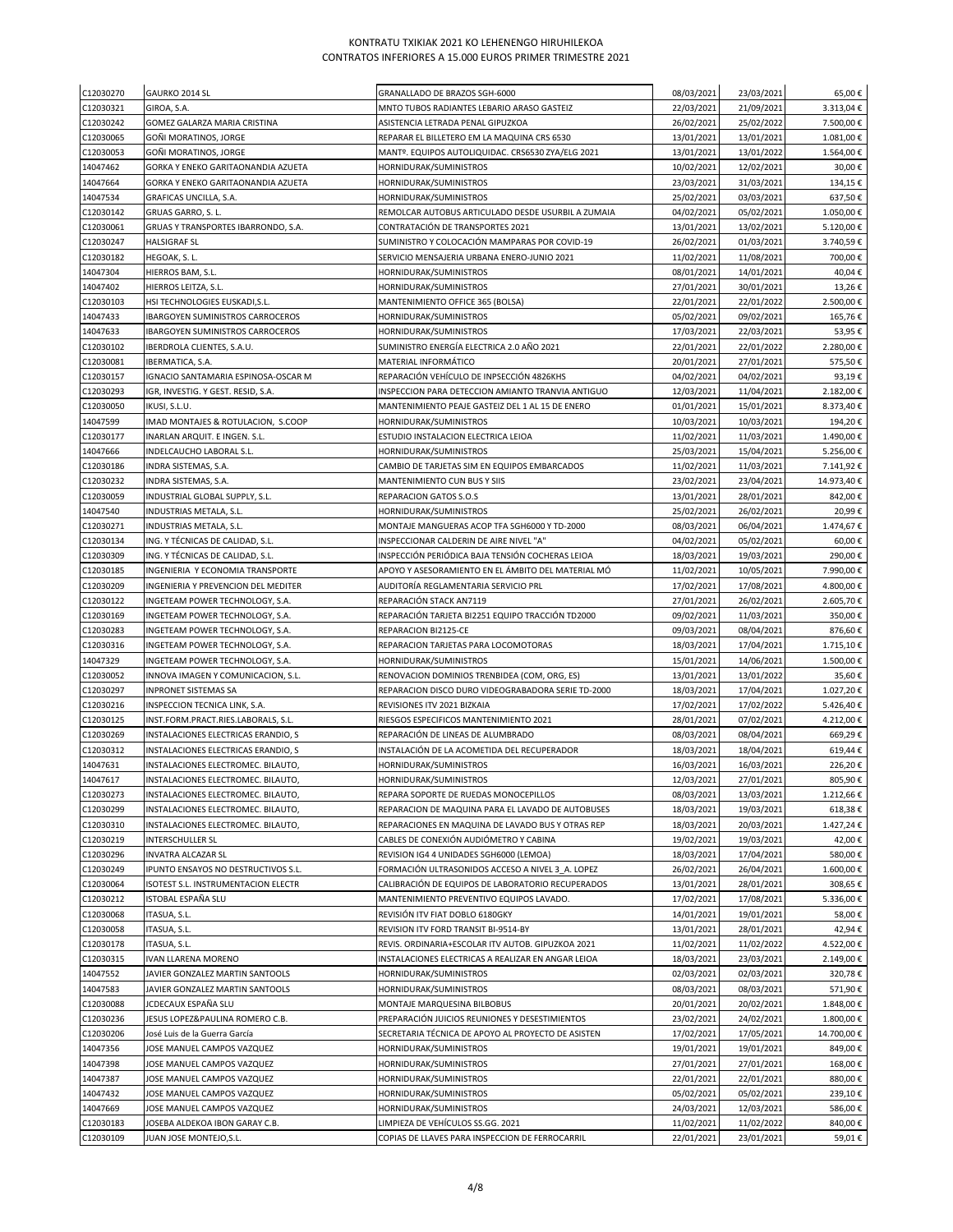| C12030188            | JUAN JOSE MONTEJO, S.L.                      | COPIAS DE LLAVES PARA AGENTES BIZKAIA              | 11/02/2021               | 12/02/2021               | 375,08€          |
|----------------------|----------------------------------------------|----------------------------------------------------|--------------------------|--------------------------|------------------|
| C12030200            | JUAN JOSE MONTEJO, S.L.                      | MANDOS A DISTANCIA PARA TALLER LUTXANA             | 17/02/2021               | 04/03/2021               | 152,55€          |
| 14047564             | JUAN JOSE MONTEJO, S.L.                      | HORNIDURAK/SUMINISTROS                             | 04/03/2021               | 11/03/2021               | 86,80€           |
| 14047661             | JUAN JOSE MONTEJO, S.L.                      | HORNIDURAK/SUMINISTROS                             | 23/03/2021               | 30/03/2021               | 26,85€           |
| C12030128            | JUAN JOSE MONTEJO,S.L.                       | MANTENIMIENTO CERRAJERIA 2021                      | 04/02/2021               | 04/02/2022               | 1.000,00€        |
| 14047378             | JUAN RAMON SAUBER, S.L.                      | HORNIDURAK/SUMINISTROS                             | 21/01/2021               | 03/02/2021               | 587,40€          |
| 14047370             | KALAMAZOO PRODUCTOS DE OFICINA S.L.          | HORNIDURAK/SUMINISTROS                             | 20/01/2021               | 25/01/2021               | 81,99€           |
| 14047533             | KALAMAZOO PRODUCTOS DE OFICINA S.L.          | HORNIDURAK/SUMINISTROS                             | 25/02/2021               | 03/03/2021               | 23,95€           |
| 14047591             | KALAMAZOO PRODUCTOS DE OFICINA S.L.          | HORNIDURAK/SUMINISTROS                             | 09/03/2021               | 12/03/2021               | 24,35€           |
| 14047650             | KALAMAZOO PRODUCTOS DE OFICINA S.L.          | HORNIDURAK/SUMINISTROS                             | 18/03/2021               | 23/03/2021               | 331,89€          |
| C12030101            | KAPSCH TRAFFICCOM ARCE SISTEMAS, S.          | MANTENIMIENTO Y BOLSA ADICIONAL MEAT AMP TR BILBAO | 22/01/2021               | 22/01/2023               | 11.800,00€       |
| C12030117            | KILIKOLOR KOPISTEGIA KOOP.                   | PREVISIÓN ESCANEOS MATERIAL OFICINA MUSEO 2021     | 26/01/2021               | 26/01/2022               | 2.500,00€        |
| 14047385             | KLEER KIM, S.A.L.                            | HORNIDURAK/SUMINISTROS                             | 22/01/2021               | 21/01/2021               | 1.364,50€        |
| 14047636             | KLEER KIM, S.A.L.                            | HORNIDURAK/SUMINISTROS                             | 18/03/2021               | 18/03/2021               | 341,50€          |
| 14047354             | KLUBER Lubrication GmbH IBERICA              | HORNIDURAK/SUMINISTROS                             | 18/01/2021               | 27/01/2021               | 1.682,00€        |
| C12030207            | KUTXABANK, S.A.                              | COMISIONES PAGO CON TAJETA CRÉDITO EN-MAR21        | 17/02/2021               | 31/03/2021               | 14.500,00€       |
| C12030290            | LABAQUA, S.A.U.                              | TOMA MUESTRAS VERTIDOS INDUSTRIALES VITORIA 2021   | 12/03/2021               | 11/03/2022               | 471,18€          |
| C12030327            | LABAQUA, S.A.U.                              | MNTO.ANUAL 2021 ANALISIS AGUAS RESIDUALES.ARASO    | 25/03/2021               | 24/03/2022               | 921,60€          |
| C12030288            | LABORATORIO COTRAL, S.L.                     | FABRICAR 5 PROTECTORES AUDITIVOS PERSONALIZADOS    | 12/03/2021               | 06/04/2021               | 1.035,14€        |
| 14047322             | LAUSYRE, S.L.L.                              | HORNIDURAK/SUMINISTROS                             | 13/01/2021               | 20/01/2021               | 239,00€          |
| C12030082            | LAVANDERIA LIZARRA, S.L.                     | REPOSIC/LIMPIEZA BAYETAS REUTILIZAB. TALLER ZYA/21 | 20/01/2021               | 20/01/2022               | 570,00€          |
| C12030197            | LEGEMON, S.L.                                | SERV. MENSAJERIA ENERO-JUNIO 2021                  | 17/02/2021               | 17/08/2021               | 7.000,00€        |
| 14047463             | LEKUN CAUCHO PLASTICOS SL                    | HORNIDURAK/SUMINISTROS                             | 10/02/2021               | 12/03/2021               | 10.911,24€       |
| C12030235            | LINARES FARIAS MARIA LUISA                   | SERVICIOS DE PROCURADORA EN TERRITORIO DE GIPUZKO  | 23/02/2021               | 22/02/2022               | 1.800,00€        |
| C12030272            | LOIGAR KONPONKETAK, S.L.                     | REPARACIÓN E ITV LAND ROVER MUSEO                  | 08/03/2021               | 15/03/2021               | 1.305,28€        |
| 14047442             | LUBRICANTES ESPECIALES LANCAR, S.L.          | HORNIDURAK/SUMINISTROS                             | 08/02/2021               | 15/02/2021               | 399,84€          |
| 14047612             | LUBRICANTES ESPECIALES LANCAR, S.L.          | HORNIDURAK/SUMINISTROS                             | 12/03/2021               | 16/03/2021               | 203,04€          |
| C12030129            | Mª DOLORES FERNANDEZ ILARDIA                 | TINTORERIA LAVANDERIA 2021                         | 04/02/2021               | 04/02/2022               | 600,00€          |
| C12030087            | Mª LUISA GONZALEZ FERNANDEZ-CORUGED          | COMPRA LIBRO BIOGRAFÍA ISIDRO RODRÍGUEZ ZARRAZINA  | 20/01/2021               | 21/01/2021               | 33,94€           |
| C12030246            | MABISA MOBILIARIO, S.L.                      | SUMINISTRO DE MOBILIARIO VARIAS NECESIDADES        | 26/02/2021               | 13/03/2021               | 3.147,20€        |
| C12030093            | MADIC IBERIA, S.L.                           | PRESUPUESTO DE REVISION DEPOSITO GASOIL ZUMAIA     | 20/01/2021               | 21/01/2021               | 775,00€          |
| C12030298            | MADIC IBERIA, S.L.                           | REVISION ANUAL PERIODICA DEPOSITOS GASOIL ELGOIBAR | 18/03/2021               | 19/03/2021               | 175,00€          |
| C12030146            | MAN. ELECTRO HIDRAULICA DEL NORTE,           | MANTENIMIENTO CARRETILLAS                          | 04/02/2021               | 19/02/2021               | 944,16€          |
| C12030277            | MAN. ELECTRO HIDRAULICA DEL NORTE,           | REPARACION DE CALLETILLA ELEVADORA Nº2098          | 08/03/2021               | 23/03/2021               | 311,76€          |
| C12030214            | MANA FORMADORES Y CONSULTORES S.L.           | CONSEJERO SERGURIDAD MERCANCÍAS PELIGROSAS EUSKOTR | 17/02/2021               | 17/02/2022               | 7.200,00€        |
| C12030166            | MANDIOLA COMPOSITES, S.L.                    | REPARACION ANUAL DE RETROVISORES ZUMAIA/2021.      | 09/02/2021               | 09/02/2022               | 7.440,00€        |
| 14047323<br>14047392 | MAPE SEGURIDAD, S.A.<br>MAPE SEGURIDAD, S.A. | HORNIDURAK/SUMINISTROS<br>HORNIDURAK/SUMINISTROS   | 14/01/2021<br>26/01/2021 | 21/01/2021<br>05/02/2021 | 98,53€<br>98,53€ |
| 14047503             | MAPE SEGURIDAD, S.A.                         | HORNIDURAK/SUMINISTROS                             | 18/02/2021               | 26/02/2021               | 213,74€          |
| 14047508             | MASONEILAN S.L.U.                            | HORNIDURAK/SUMINISTROS                             | 18/02/2021               | 26/02/2021               | 205,20€          |
| C12030294            | MASONEILAN S.L.U.                            | CALIBRACION ANUAL EQUIPO ULTRASONIDOS USM36        | 12/03/2021               | 27/03/2021               | 500,00€          |
| C12030085            | MBN COMUNICACION                             | <b>DOSSIER PRENSA</b>                              | 20/01/2021               | 20/01/2022               | 6.120,00€        |
| C12030208            | MECALUX, S.A. (BARCELONA)                    | MANTENIMIENTO ARMARIOS VERTICALES                  | 17/02/2021               | 19/03/2021               | 11.082,24€       |
| C12030253            | MECALUX, S.A. (BARCELONA)                    | SEPARACIONES ARMARIOS VERTICALES CLASIMAT LEBARIO  | 26/02/2021               | 26/03/2021               | 2.568,00€        |
| C12030265            | MECANOGRAFICA BILBAINA, S.C.L.               | REPARACIÓN MÁS SILLAS DE PM GASTEIZ                | 08/03/2021               | 15/03/2021               | 194,00€          |
| 14047471             | MELCAR, S.L.                                 | HORNIDURAK/SUMINISTROS                             | 11/02/2021               | 16/02/2021               | 144,00€          |
| 14047506             | MELCAR, S.L.                                 | HORNIDURAK/SUMINISTROS                             | 18/02/2021               | 21/02/2021               | 40,46€           |
| C12030067            | MENDI-ONDO ELEKTRIZITATEA S,L                | INSTALACIÓN ELECTRICA PUERTAS AUTOMATICAS ZUMAIA   | 14/01/2021               | 21/01/2021               | 2.136,98€        |
| C12030116            | MENDI-ONDO ELEKTRIZITATEA S,L                | MANTº PREVENT/CORRECT. INSTALAC. ELECT. ZYA/ELG/21 | 26/01/2021               | 26/01/2022               | 7.600,00€        |
| C12030313            | MESSER IBERICA DE GASES S.A.U.               | ALQUILER ANUAL BOTELLA DE GAS                      | 18/03/2021               | 18/03/2022               | 109,89€          |
| 14047345             | METALCO S.A.                                 | HORNIDURAK/SUMINISTROS                             | 15/01/2021               | 25/01/2021               | 53,03€           |
| C12030057            | MONTAJES ELECTRICOS SAN IGNACIO SL           | REPARAR UNA COLUMNA DE ALUMBRADO.UVESCO            | 13/01/2021               | 23/01/2021               | 180,76€          |
| C12030184            | MONTEARENAS, S.A.U.                          | LICENCIA ANUAL-2021 JALTEST SOFT                   | 11/02/2021               | 11/02/2022               | 1.810,00€        |
| 14047298             | MONTTE, S.L.                                 | HORNIDURAK/SUMINISTROS                             | 07/01/2021               | 08/01/2021               | 206,55€          |
| 14047388             | MONTTE, S.L.                                 | Fichero de cartón forrado en tela de alta calidad  | 22/01/2021               | 28/01/2021               | 37,00€           |
| 14047649             | MONTTE, S.L.                                 | HORNIDURAK/SUMINISTROS                             | 18/03/2021               | 18/03/2021               | 182,25€          |
| C12030144            | NEDERMAN IBERICA, S.A.                       | MANTENIMIENTO EQUIPOS ALTO VACIO 2021              | 04/02/2021               | 06/03/2021               | 2.020,00€        |
| C12030308            | NEDERMAN IBERICA, S.A.                       | MANTENIMIENTO EQUIPOS ALTO VACIO ARASO 2021        | 18/03/2021               | 17/04/2021               | 1.280,00€        |
| 14047296             | NETYA FERHIGIENE, S.L.                       | HORNIDURAK/SUMINISTROS                             | 07/01/2021               | 14/01/2021               | 562,24€          |
| 14047524             | NETYA FERHIGIENE, S.L.                       | HORNIDURAK/SUMINISTROS                             | 23/02/2021               | 02/03/2021               | 116,00€          |
| 14047572             | NETYA FERHIGIENE, S.L.                       | HORNIDURAK/SUMINISTROS                             | 04/03/2021               | 12/03/2021               | 97,40€           |
| 14047647             | NETYA FERHIGIENE, S.L.                       | HORNIDURAK/SUMINISTROS                             | 18/03/2021               | 25/03/2021               | 377,20€          |
| C12030105            | NEW HIGH TECHNOLOGIES OF NORWICK, S          | SERVICIO PASARELA SMS                              | 22/01/2021               | 22/01/2022               | 3.360,00€        |
| C12030115            | NEW TECHN. APPLICATIONS, S.L.                | VINILADO LATERAL CUATRO COCHES UT-919              | 26/01/2021               | 26/03/2021               | 5.550,00€        |
| C12030228            | NEWTEK SOLIDOS, S.L.                         | MANTENIMIENTO ARENEROS                             | 19/02/2021               | 31/12/2021               | 11.380,00€       |
| C12030224            | NEWTEK SOLIDOS, S.L.                         | SUSTIRUCIÓN PISTOLAS ARENADO SILO GASTEIZ          | 19/02/2021               | 19/05/2022               | 3.530,00€        |
| C12030143            | OFIMATIKA LAN, S.L.L.                        | RENOVACIÓN MTO. ANUAL IMPRESORAS DE CARNETS 2021   | 04/02/2021               | 04/02/2022               | 7.900,00€        |
| 14047305             | ONATEK DIGITAL, S.L.                         | CARTUCHO GRAPA 50 H ACABADORA PROFESIONAL R1 1X5.0 | 08/01/2021               | 08/01/2021               | 750,00€          |
| 14047654             | ONATEK DIGITAL, S.L.                         | HORNIDURAK/SUMINISTROS                             | 18/03/2021               | 18/03/2021               | 250,00€          |
| C12030118            | ONDOAN SERVICIOS, S.A.                       | MANTENIMIENTO PREVENTIVO CLIMATIZACION LEBARIO     | 26/01/2021               | 25/02/2021               | 6.232,90€        |
| C12030171            | ORACLE IBERICA, S.R.L.                       | RENOVACIÓN LICENCIAS ORACLE OBI-ODI                | 11/02/2021               | 03/02/2022               | 11.232,71€       |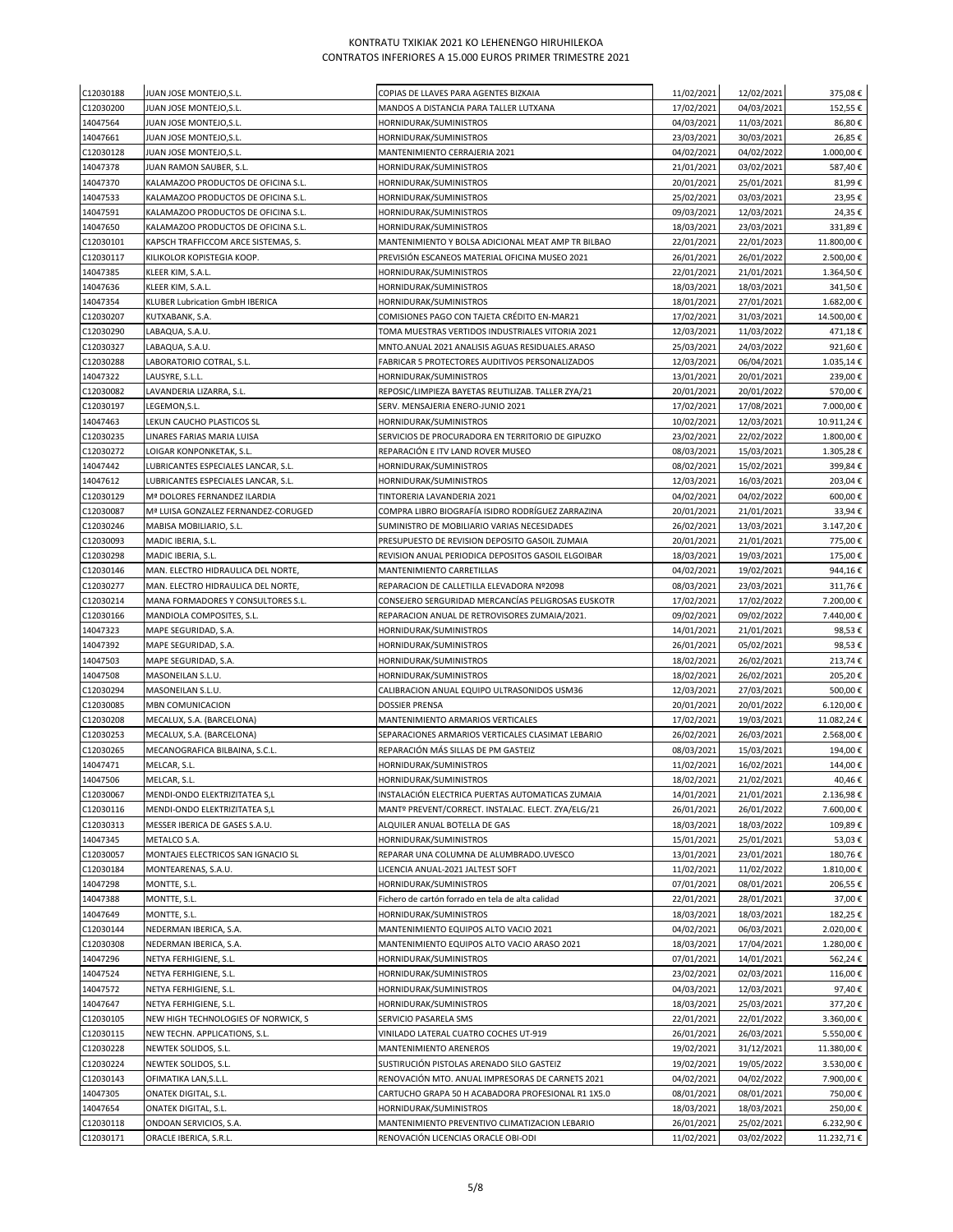| C12030199              | ORIA ALQUILER DE MAQUINARIA S.L.                      | ALQUILER PLATAFORMA ELEVADORA ,UN DIA.ARASO                                                  | 17/02/2021               | 04/03/2021               | 219,94€                  |
|------------------------|-------------------------------------------------------|----------------------------------------------------------------------------------------------|--------------------------|--------------------------|--------------------------|
| C12030148              | OTEIC                                                 | PROCESO SELECCIÓN EXPERTO-A EN COMUNICACIÓN                                                  | 04/02/2021               | 04/03/2021               | 4.500,00€                |
| C12030226              | OTEIC                                                 | PROCESO SELECCIÓN RESP. PRL                                                                  | 19/02/2021               | 19/04/2021               | 4.500,00€                |
| C12030173              | OZAITA, S.A.                                          | SERVICIO ASESORAMIENTO CONTABLE Y FISCAL 2021                                                | 11/02/2021               | 11/02/2022               | 4.540,00€                |
| C12030320<br>14047324  | Paper Cavalier Ltd<br>PAPYNDUX, S.A.                  | SUMINISTRO LIBROS ENTORNO CIO<br>HORNIDURAK/SUMINISTROS                                      | 22/03/2021<br>14/01/2021 | 22/03/2021<br>22/01/2021 | 30,98€<br>44,40€         |
| 14047364               | PAPYNDUX, S.A.                                        | HORNIDURAK/SUMINISTROS                                                                       | 19/01/2021               | 27/01/2021               | 52,92€                   |
| 14047449               | PAPYNDUX, S.A.                                        | HORNIDURAK/SUMINISTROS                                                                       | 09/02/2021               | 12/02/2021               | 30,60€                   |
| 14047521               | PAPYNDUX, S.A.                                        | HORNIDURAK/SUMINISTROS                                                                       | 23/02/2021               | 26/02/2021               | 318,28€                  |
| 14047542               | PAPYNDUX, S.A.                                        | HORNIDURAK/SUMINISTROS                                                                       | 25/02/2021               | 05/03/2021               | 23,00€                   |
| C12030108              | PARKING ARENAL, S.A.                                  | ALQUILER DE PLAZAS DE PARKING INSPECCIÓN FERROC. B                                           | 22/01/2021               | 23/01/2021               | 4.998,35€                |
| C12030138              | PEGAMO INDUSTRIAL DIVISION, S.L.                      | 2021 - MANTENIMIENTO COLUMNAS ELEVACIÓN DE TRENES                                            | 04/02/2021               | 04/08/2021               | 13.000,00€               |
| C12030174              | PEGAMO SUMINISTROS, S.L.                              | REPARACION DEL COMPRESOR                                                                     | 11/02/2021               | 16/02/2021               | 2.887,20€                |
| C12030238              | PEGAMO SUMINISTROS, S.L.                              | REVISION COMPRESOR LEIOA                                                                     | 23/02/2021               | 25/02/2021               | 1.329,00€                |
| 14047294               | PENTER COMERCIAL, S.A.                                | HORNIDURAK/SUMINISTROS                                                                       | 07/01/2021               | 07/01/2021               | 39,30€                   |
| C12030063<br>C12030170 | PENTER COMERCIAL, S.A.<br>PENTER COMERCIAL, S.A.      | SUMINISTRO DE PAPELERAS Y DISPENSADORES COVID-19<br><b>TONNER DELL</b>                       | 13/01/2021<br>09/02/2021 | 02/02/2021<br>16/02/2021 | 2.512,56€<br>699,25€     |
| 14047476               | PENTER COMERCIAL, S.A.                                | HORNIDURAK/SUMINISTROS                                                                       | 16/02/2021               | 25/02/2021               | 120,22€                  |
| C12030220              | PENTER COMERCIAL, S.A.                                | MATERIAL INFORMÁTICO                                                                         | 19/02/2021               | 26/02/2021               | 1.742,71€                |
| 14047581               | PENTER COMERCIAL, S.A.                                | HORNIDURAK/SUMINISTROS                                                                       | 05/03/2021               | 10/03/2021               | 40,56€                   |
| 14047461               | PENTER COMERCIAL, S.A.                                | HORNIDURAK/SUMINISTROS                                                                       | 10/02/2021               | 12/02/2021               | 120,00€                  |
| C12030158              | PEOPLE INNOVA, S.L.                                   | GESTION EMOCIONAL - A. CLIENTE_A.TREN-TRAN 2021                                              | 09/02/2021               | 09/01/2022               | 7.344,00€                |
| 14047319               | PINTURA GALDESA, S.L.                                 | HORNIDURAK/SUMINISTROS                                                                       | 13/01/2021               | 17/01/2021               | 200,58€                  |
| 14047344               | PINTURAS DEL NORTE 1963, S.L.U.                       | HORNIDURAK/SUMINISTROS                                                                       | 15/01/2021               | 25/01/2021               | 60,80€                   |
| 14047464               | PINTURAS DEL NORTE 1963, S.L.U.                       | HORNIDURAK/SUMINISTROS                                                                       | 10/02/2021               | 12/02/2021               | 35,35€                   |
| 14047603               | PINTURAS DEL NORTE 1963, S.L.U.                       | HORNIDURAK/SUMINISTROS                                                                       | 11/03/2021               | 19/03/2021               | 71,66€                   |
| 14047320               | POLIFLUOR, S.L.                                       | HORNIDURAK/SUMINISTROS                                                                       | 13/01/2021               | 03/02/2021               | 156,40€                  |
| C12030151<br>C12030267 | PREST ERAIKUNTZA ETA ZERBITZUAK S.L<br>,S.L.U ו.S.L.U | ACONDICIONAMIENTO CAMPA MERCANCIAS LEBARIO<br>RENOVACIÓN MTO. CONTROL ACCESOS/PRESENCIA 2021 | 04/02/2021<br>08/03/2021 | 07/02/2021<br>08/03/2022 | 14.411,80 €<br>6.864,34€ |
| C12030062              | PRINTHAUS, S.L.                                       | ENCARGO CORRETURNOS INVIERNO BIZKAIA TREN                                                    | 13/01/2021               | 23/01/2021               | 1.113,66€                |
| C12030167              | PRINTHAUS, S.L.                                       | MAMPARAS (COVID 19)COTA 2M .ARASO                                                            | 09/02/2021               | 24/02/2021               | 3.150,00€                |
| C12030168              | PRINTHAUS, S.L.                                       | MAMPARAS PUESTOS LEBARIO                                                                     | 09/02/2021               | 11/03/2021               | 6.052,00€                |
| C12030328              | PRINTHAUS, S.L.                                       | ENCARGO LIBROS PUNTOS KILOMÉTRICOS                                                           | 25/03/2021               | 01/04/2021               | 782,52€                  |
| 14047317               | PROLUTEC S.A.                                         | HORNIDURAK/SUMINISTROS                                                                       | 12/01/2021               | 21/01/2021               | 528,00€                  |
| C12030127              | PSYMTEC MATERIAL TECNICO SL                           | COMPRA BATERIA EVALUACIÓN PSICO. FERROVIARIA                                                 | 03/02/2021               | 02/06/2024               | 14.954,70€               |
| 14047348               | RADIO RHIN, S.A.                                      | HORNIDURAK/SUMINISTROS                                                                       | 18/01/2021               | 18/01/2021               | 357,33€                  |
| 14047379               | RADIO RHIN, S.A.                                      | HORNIDURAK/SUMINISTROS                                                                       | 22/01/2021               | 22/01/2021               | 275,80€                  |
| 14047396               | RADIO RHIN, S.A.                                      | HORNIDURAK/SUMINISTROS                                                                       | 27/01/2021               | 27/01/2021               | 251,77€                  |
| 14047424               | RADIO RHIN, S.A.                                      | HORNIDURAK/SUMINISTROS                                                                       | 03/02/2021<br>05/02/2021 | 03/02/2021               | 97,58€                   |
| 14047431<br>14047455   | RADIO RHIN, S.A.<br>RADIO RHIN, S.A.                  | HORNIDURAK/SUMINISTROS<br>HORNIDURAK/SUMINISTROS                                             | 10/02/2021               | 05/02/2021<br>10/02/2021 | 78,10€<br>145,78€        |
| 14047456               | RADIO RHIN, S.A.                                      | HORNIDURAK/SUMINISTROS                                                                       | 10/02/2021               | 10/02/2021               | 186,83€                  |
| 14047465               | RADIO RHIN, S.A.                                      | HORNIDURAK/SUMINISTROS                                                                       | 11/02/2021               | 11/02/2021               | 515,79€                  |
| 14047530               | RADIO RHIN, S.A.                                      | HORNIDURAK/SUMINISTROS                                                                       | 24/02/2021               | 24/02/2021               | 22,30€                   |
| 14047553               | RADIO RHIN, S.A.                                      | HORNIDURAK/SUMINISTROS                                                                       | 03/03/2021               | 03/03/2021               | 115,43€                  |
| 14047673               | RADIO RHIN, S.A.                                      | HORNIDURAK/SUMINISTROS                                                                       | 24/03/2021               | 24/03/2021               | 342,20€                  |
| 14047318               | RECAMBIOS SAGASTA, S.L                                | HORNIDURAK/SUMINISTROS                                                                       | 13/01/2021               | 17/01/2021               | 46,51€                   |
| C12030162              | REPARACIONES AUTOIRAETA, S.A.L.                       | SOLDADURA DE ALUMINIO                                                                        | 09/02/2021               | 10/02/2021               | 51,18€                   |
| C12030165              | REPARACIONES AUTOIRAETA, S.A.L.                       | REVIS/CORREC. TACOGRAF. DIGIT. AUTOB/GIPUZK. 2021                                            | 09/02/2021               | 09/02/2022               | 3.596,20€                |
| 14047340               | RODAMIENTOS Y SERVICIOS, S.L.                         | HORNIDURAK/SUMINISTROS<br>HORNIDURAK/SUMINISTROS                                             | 15/01/2021               | 25/01/2021               | 567,96€                  |
| 14047335<br>C12030204  | ROEIRASA<br>ROTUCOLOR 2003, S.L.                      | SUMINISTRO 10 PLACAS LATÓN EUSKOTREN VENTA MUSEO                                             | 15/01/2021<br>17/02/2021 | 22/01/2021<br>18/02/2021 | 61,68€<br>160,00€        |
| C12030179              | SAFETY-KLEEN ESPAÑA, S.A.                             | ALQUILER 2 MÁQUINAS DE LIMPIEZA DE PIEZAS                                                    | 11/02/2021               | 11/02/2022               | 6.557,00€                |
| C12030195              | SAFETY-KLEEN ESPAÑA, S.A.                             | MANTENIMIENTO DE MAQUINARIA LIMPIEZA PIEZAS.                                                 | 17/02/2021               | 17/02/2022               | 7.764,50€                |
| 14047339               | SALTOKI BIZKAIA, S.A.                                 | HORNIDURAK/SUMINISTROS                                                                       | 15/01/2021               | 25/01/2021               | 347,60€                  |
| 14047410               | SALTOKI BIZKAIA, S.A.                                 | HORNIDURAK/SUMINISTROS                                                                       | 29/01/2021               | 29/01/2021               | 22,52€                   |
| 14047516               | SALTOKI BIZKAIA, S.A.                                 | HORNIDURAK/SUMINISTROS                                                                       | 19/02/2021               | 19/02/2021               | 7,51€                    |
| 14047517               | SALTOKI BIZKAIA, S.A.                                 | HORNIDURAK/SUMINISTROS                                                                       | 19/02/2021               | 19/02/2021               | 47,54€                   |
| 14047646               | SALTOKI BIZKAIA, S.A.                                 | HORNIDURAK/SUMINISTROS                                                                       | 18/03/2021               | 18/03/2021               | 14,30€                   |
| C12030286              | SAMU CONSULTORES SL                                   | ASESORAMIENTO NEGOCIACIÓN CONVENIO COLECTIVO                                                 | 12/03/2021               | 12/12/2021               | 14.000,00€               |
| C12030107              | SARENET, S.A.                                         | CONEXION CORPORATIVA                                                                         | 22/01/2021               | 22/05/2021               | 5.540,00€                |
| C12030073              | SASOIA, S.L.                                          | FORMACION PREV DROGODEPEND. AMBITO LABORAL 2021                                              | 15/01/2021               | 15/11/2021               | 5.720,00€                |
| C12030263<br>C12030317 | SASYMA OBRAS, S.L.<br>SEGITEC SEGURIDAD Y SALUD SL    | PINTADO LINEAS APARCAMIENTO LEBARIO<br>REVISION ANUAL DE SISTEMAS ANTICAIDAS                 | 08/03/2021<br>18/03/2021 | 07/04/2021<br>18/03/2022 | 2.615,00€<br>1.080,00€   |
| 14047452               | SEIN BATU, S.L.                                       | HORNIDURAK/SUMINISTROS                                                                       | 10/02/2021               | 12/02/2021               | 563,10€                  |
| 14047610               | SEIN BATU, S.L.                                       | HORNIDURAK/SUMINISTROS                                                                       | 12/03/2021               | 19/03/2021               | 831,89€                  |
| C12030292              | SEIN BATU, S.L.                                       | FLEJADORA PARA USO COMUN EN TALLER                                                           | 12/03/2021               | 27/03/2021               | 361,86€                  |
| C12030049              | SEPSAMEDHA, S.L.U.                                    | ACTUALIZACIÓN DEL SISTEMA SIV DE LA SERIE 400                                                | 12/01/2021               | 11/04/2021               | 12.959,80€               |
| 14047555               | SERIGRAFIA ARCOSAN, S.A.L.                            | HORNIDURAK/SUMINISTROS                                                                       | 03/03/2021               | 12/03/2021               | 425,00€                  |
| C12030211              | SERKONTEN - SCIO. CONT. HIGIENICO                     | ALFOMBRA Y CONTENEDORES SERKONTEN ENERO-JUNIO 2021                                           | 17/02/2021               | 17/08/2021               | 6.012,84€                |
| C12030130              | SERVICIOS POSTALES DEL PAIS VASCO                     | SERVICIOS POSTALES 2021                                                                      | 04/02/2021               | 04/02/2022               | 3.000,00€                |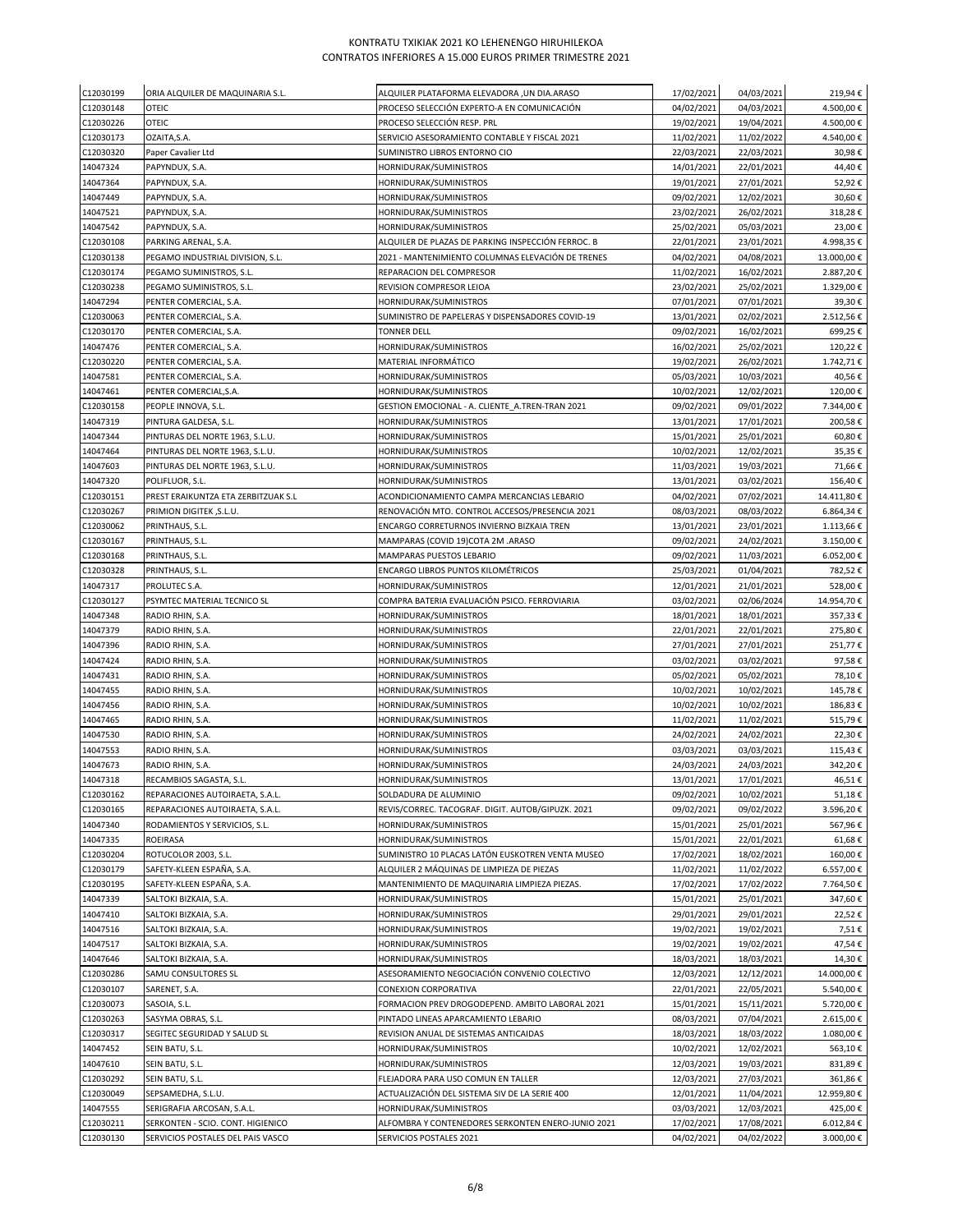| C12030131              | SERVIRREINER, S.L.                              | DISPENSADORES DE AGUA 2021                                                            | 04/02/2021               | 04/02/2022               | 2.000,00€              |
|------------------------|-------------------------------------------------|---------------------------------------------------------------------------------------|--------------------------|--------------------------|------------------------|
| 14047383               | SETALDE, S. A                                   | HORNIDURAK/SUMINISTROS                                                                | 22/01/2021               | 05/02/2021               | 513,45€                |
| 14047570               | SETALDE, S. A                                   | HORNIDURAK/SUMINISTROS                                                                | 04/03/2021               | 12/03/2021               | 628,32€                |
| 14047605               | SETALDE, S. A                                   | HORNIDURAK/SUMINISTROS                                                                | 11/03/2021               | 16/03/2021               | 40,00€                 |
| C12030176              | SEYCE, S.A.                                     | REVISION ANUAL DE CARRETILLA ELEVADORA ZUMAIA 21                                      | 11/02/2021               | 11/02/2022               | 456,69€                |
| 14047674               | SEYPREL, S.L.                                   | OBLIGATORIO ENTREGAR FICHA TECNICA CON EL PRODUCTO                                    | 25/03/2021               | 14/04/2021               | 1.850,00€              |
| 14047593               | SEYPREL, S.L.                                   | OBLIGATORIO ENTREGAR FICHA TECNICA CON EL PRODUCTO                                    | 10/03/2021               | 12/05/2021               | 3.700,00€              |
| C12030192              | SGS TECNOS S.A.                                 | MEDICIONES DE CO2                                                                     | 11/02/2021               | 13/03/2021               | 5.040,00€              |
| C12030250              | SGS TECNOS S.A.                                 | FOR END:LIQUIDOS PENETRANTES NIVEL 2 J.REINOSO                                        | 26/02/2021               | 26/03/2021               | 850,00€                |
| C12030218              | SGS TECNOS S.A.                                 | DIAGNÓSTICO MODALIDAD ORGANIZATIVA SEGURIDAD-PRL                                      | 19/02/2021               | 19/04/2021               | 7.890,00€              |
| 14047306               | SHERPA ESCALERAS, S.L.                          | HORNIDURAK/SUMINISTROS                                                                | 11/01/2021               | 07/01/2021               | 249,20€                |
| 14047391               | SIBELCO MINERALES, S.A.                         | HORNIDURAK/SUMINISTROS                                                                | 26/01/2021               | 26/01/2021               | 1.176,18€              |
| 14047488               | SIBELCO MINERALES, S.A.                         | HORNIDURAK/SUMINISTROS                                                                | 18/02/2021               | 18/02/2021               | 1.349,79€              |
| 14047656               | SIBELCO MINERALES, S.A.                         | HORNIDURAK/SUMINISTROS                                                                | 22/03/2021               | 22/03/2021               | 340,04€                |
| 14047447               | SIFRA FERRETERIA, S.L.                          | HORNIDURAK/SUMINISTROS                                                                | 09/02/2021               | 11/02/2021               | 147,45€                |
| C12030094              | SOGECAR, S.A.                                   | GESTION Y LIMPIEZA RESIDUOS ACEITE CON PCB.                                           | 20/01/2021               | 03/02/2021               | 850,00€                |
| C12030274              | SOL-FIX ENGINEERING SL                          | SUMINISTRO DE 8 PURIFICADORES DE AIRE                                                 | 08/03/2021               | 13/03/2021               | 7.592,00€              |
| C12030095              | SOLUCIONES LARRAÑAGA S.L.                       | TRANSPORTE FENWICK RENFE MIRANDA-AZPEITIA                                             | 20/01/2021               | 21/01/2021               | 300,00€                |
| 14047349               | SUMINISTROS MUGARRA, S.L.                       | HORNIDURAK/SUMINISTROS                                                                | 18/01/2021               | 05/02/2021               | 31,20€                 |
| 14047535               | SUMINISTROS MUGARRA, S.L.                       | HORNIDURAK/SUMINISTROS                                                                | 25/02/2021               | 02/03/2021               | 83,08€                 |
| 14047559               | SUMINISTROS MUGARRA, S.L.                       | HORNIDURAK/SUMINISTROS                                                                | 03/03/2021               | 10/03/2021               | 37,74€                 |
| 14047619               | SUMINISTROS MUGARRA, S.L.                       | HORNIDURAK/SUMINISTROS                                                                | 12/03/2021               | 19/03/2021               | 37,74€                 |
| 14047675               | SUMINISTROS MUGARRA, S.L.                       | HORNIDURAK/SUMINISTROS                                                                | 25/03/2021               | 26/03/2021               | 470,16€                |
| 14047565               | SUMINISTROS MUGARRA, S.L.                       | HORNIDURAK/SUMINISTROS                                                                | 04/03/2021               | 25/03/2021               | 49,80€                 |
| 14047648               | SUMINISTROS MUGARRA, S.L.                       | HORNIDURAK/SUMINISTROS                                                                | 18/03/2021               | 26/03/2021               | 78,86€                 |
| 14047691               | SUMINISTROS MUGARRA, S.L.                       | HORNIDURAK/SUMINISTROS                                                                | 25/03/2021               | 29/04/2021               | 83,08€                 |
| 14047441               | SUMINISTROS PRADA S.L.                          | HORNIDURAK/SUMINISTROS                                                                | 08/02/2021               | 10/02/2021               | 26,52€                 |
| 14047538               | SUMINISTROS PRADA S.L.                          | HORNIDURAK/SUMINISTROS                                                                | 25/02/2021               | 04/03/2021               | 604,94€                |
| 14047578               | SUMINISTROS PRADA S.L.                          | HORNIDURAK/SUMINISTROS                                                                | 05/03/2021               | 12/03/2021               | 347,59€                |
| 14047537               | SUQUISA, S.L.U.                                 | HORNIDURAK/SUMINISTROS                                                                | 25/02/2021               | 02/03/2021               | 169,92€                |
| C12030121              | SUZOHAPP SPAIN, S.A                             | MANTº. DISPENSADORA MONEDAS COCH. ZUMAIA/ELG. 2021                                    | 27/01/2021               | 27/01/2022               | 979,74€                |
| C12030120              | SUZOHAPP SPAIN, S.A                             | SERVICIO MANTENIMIENTO CONTADORA LEIOA 2021                                           | 27/01/2021               | 27/01/2022               | 3.535,49€              |
| C12030311              | T.M. AUTOMOCION, S.L.                           | SOPORTE PARA GATO DE FOSO                                                             | 18/03/2021               | 18/04/2021               | 1.198,00€              |
| C12030303              | T.M. AUTOMOCION, S.L.                           | HIDROLIMPIADORA KH20015CP                                                             | 18/03/2021               | 18/03/2022               | 3.805,00€              |
| 14047504               | T.Q. TECNOL S.A.U.                              | HORNIDURAK/SUMINISTROS                                                                | 18/02/2021               | 25/02/2021               | 932,77€                |
| 14047342               | TABIRA COLOR, S.L.                              | HORNIDURAK/SUMINISTROS                                                                | 15/01/2021               | 26/01/2021               | 132,43€                |
| 14047595               | TALLER ELECTRICO ALJAMA, S.L.                   | HORNIDURAK/SUMINISTROS                                                                | 10/03/2021               | 10/03/2021               | 1.450,00€              |
| C12030181              | TALLER ELECTRICO ALJAMA, S.L.                   | REVISION DE TACÓGRAFO 2021                                                            | 11/02/2021               | 11/02/2022               | 3.412,20€              |
| 14047662<br>C12030325  | TALLERES ARIMAR, SL                             | HORNIDURAK/SUMINISTROS                                                                | 23/03/2021<br>24/03/2021 | 23/03/2021               | 290,00€<br>1.137,09€   |
|                        | TALLERES BI BAT, S.L.U.                         | REPROGRAMACIONES BUSES 718 Y 721<br>REP. BUTACAS (CONDUCTOR/VIAJEROS) AUTOB. GIP-2021 |                          | 24/03/2021               |                        |
| C12030180<br>C12030083 | TAPICERIA PARA AUTOCARES S.L.<br>TAREMAN, S. L. | MANTº. EQUIPOS A/A PLANTA ZUMAIA 2021 (6 EQUIPOS)                                     | 11/02/2021<br>20/01/2021 | 11/02/2022<br>20/01/2022 | 5.200,00€<br>1.026,00€ |
| C12030266              | TAREMAN, S. L.                                  | MNTO. AIRE ACONDICIONADO LUTXANA/ FUNICULAR                                           | 08/03/2021               | 08/03/2022               | 2.625,05€              |
| C12030140              | TECNOLOGÍA DE LA ENERGÍA ELECTRICA,             | INSTALACIÓN DE BANDEJAS EN LEBARIO                                                    | 04/02/2021               | 05/03/2021               | 5.200,00€              |
| C12030254              | TECUNI MONTAJES ELECTRICOS, S.A.                | MANTENIMIENTO CENTRO TRANSFORMACIÓN DE LUTXANA                                        | 26/02/2021               | 26/02/2022               | 728,22€                |
| C12030076              | TEMPO CLIMATIZACION S.L.                        | MANTENIMIENTO CALDERAS CALEFACCIÓN MUSEO 2021                                         | 20/01/2021               | 19/01/2022               | 10.995,00€             |
| C12030225              | THALES ESPAÑA GRP, S.A.U.                       | AT DEFINICIÓN TRANSICIÓN ENTRE SISTEMAS ATP                                           | 19/02/2021               | 19/06/2021               | 7.986,00€              |
| C12030323              | TRANSFORMADOS METÁLICOS INDUSTRIALE             | FABRICACION DE CINCO SOPORTES PARAPANTALLA TACTIL                                     | 22/03/2021               | 22/06/2021               | 14.487,00 €            |
| 14047604               | TXOFRE SUMINISTROS INDUSTRIALES                 | HORNIDURAK/SUMINISTROS                                                                | 11/03/2021               | 16/03/2021               | 56,31€                 |
| C12030154              | UIC - UNION INTERNAT. DES CHEMINS D             | HORNIDURAK/SUMINISTROS                                                                | 04/02/2021               | 05/02/2021               | 13.400,00€             |
| 14047289               | UNION PAPELERA MERCHANTING, S.L.                | HORNIDURAK/SUMINISTROS                                                                | 07/01/2021               | 08/01/2021               | 432,50€                |
| 14047473               | UNION PAPELERA MERCHANTING, S.L.                | HORNIDURAK/SUMINISTROS                                                                | 16/02/2021               | 18/02/2021               | 517,50€                |
| C12030306              | UNIS GROUP B.V.                                 | REPARACIÓN TARJETA LOCOMOTORA                                                         | 18/03/2021               | 17/04/2021               | 695,75€                |
| C12030244              | URRATS EUSKALTEGIA KOOPERATIBA                  | PROMOCION DE EUSKERA MAMM                                                             | 26/02/2021               | 26/03/2021               | 755,00€                |
| C12030314              | URTALUR, S.L.                                   | RECOGIDA Y GESTION DE LODOS DEPÓSITO PLULMÓN LEIOA                                    | 18/03/2021               | 23/03/2021               | 1.315,79€              |
| C12030164              | URTALUR, S.L.                                   | 2 RETIRADAS RESIDUOS SEPARAD. HC ZYA-21                                               | 09/02/2021               | 09/02/2022               | 5.049,38€              |
| C12030258              | URTALUR, S.L.                                   | MNTO.SEPARADORES HIDROCARBURO LEIOA 2021                                              | 26/02/2021               | 26/02/2022               | 3.397,59€              |
| C12030230              | USATORRE IGLESIAS JUAN                          | DERECHOS Y SUPLIDOS PROCURADOR JUAN USATORRE                                          | 23/02/2021               | 24/02/2021               | 82,90€                 |
| 14047571               | UTE ESTACION SERV.GUIPUZCOA SA-ESER             | HORNIDURAK/SUMINISTROS                                                                | 04/03/2021               | 04/03/2021               | 356,22€                |
| 14047655               | UTILLAJES Y HERRAMIENTAS ALEX, S.L.             | HORNIDURAK/SUMINISTROS                                                                | 22/03/2021               | 22/03/2021               | 532,00€                |
| 14047704               | UTILLAJES Y HERRAMIENTAS ALEX, S.L.             | HORNIDURAK/SUMINISTROS                                                                | 31/03/2021               | 31/03/2021               | 2.508,00€              |
| C12030149              | VENCLISER, S.A.                                 | MANTENIMIENTO A/A OIT GASTEIZ 2021                                                    | 04/02/2021               | 04/02/2022               | 327,00€                |
| C12030046              | VENTANACHS CARRION JOSEP                        | MANT <sup>o</sup> PREVENT. COLUMNAS ELEVADORAS TALLER LEIOA 20                        | 05/01/2021               | 08/01/2021               | 2.325,00€              |
| C12030069              | <b>VENTANACHS CARRION JOSEP</b>                 | REVISION COLUMNAS ELEVADORAS                                                          | 14/01/2021               | 17/01/2021               | 2.525,00€              |
| 14047514               | VERKOL, S.A.                                    | HORNIDURAK/SUMINISTROS                                                                | 19/02/2021               | 24/02/2021               | 225,00€                |
| C12030302              | VERSIA INFRAESTRUCTURAS TI, SL                  | MATERIAL MICROINFORMÁTICA                                                             | 18/03/2021               | 25/03/2021               | 474,39€                |
| C12030279              | VITORIA-GASTEIZKO UDALA                         | TASA MINIMEAT AUTOBUSES VITORIA-GASTEIZ 2021                                          | 08/03/2021               | 07/01/2022               | 6.304,80€              |
| C12030047              | VOLVO GROUP ESPAÑA, S.A.U.                      | LICENC. USO PROGRAMAS TECH TOOL+IMPACT VOLVO 2021                                     | 05/01/2021               | 05/01/2022               | 3.240,00€              |
| C12030318              | WOLTERS KLUWER ESPAÑA S.A.                      | BITOPUS CONTABLE MERCANTIL                                                            | 18/03/2021               | 19/03/2021               | 448,00€                |
| C12030223              | WOLTERS KLUWER ESPAÑA S.A.                      | ASISTEN. LEGISLACIÓN AMBIENTAL-INDUSTRIAL-PRL 2021                                    | 19/02/2021               | 19/02/2022               | 1.274,28€              |
| 14047481               | WURTH ESPAÑA, S.A.                              | HORNIDURAK/SUMINISTROS                                                                | 17/02/2021               | 17/02/2021               | 465,30€                |